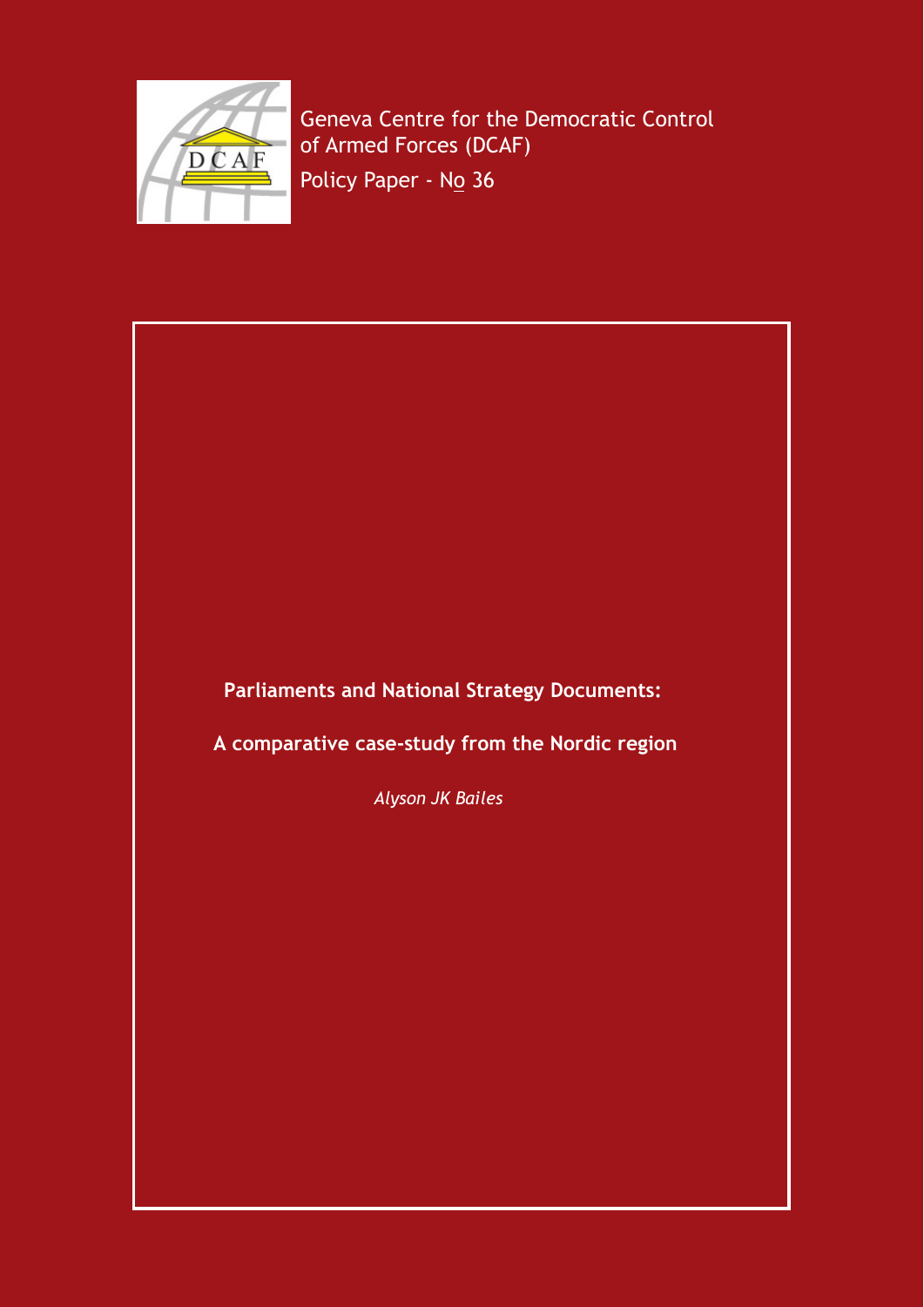

**Geneva Centre for the Democratic Control of Armed Forces (DCAF)** 

Policy Paper – № 36

# **Parliaments and National Strategy Documents: A comparative case-study from the Nordic region**

*Alyson JK Bailes* 

Geneva, June 2015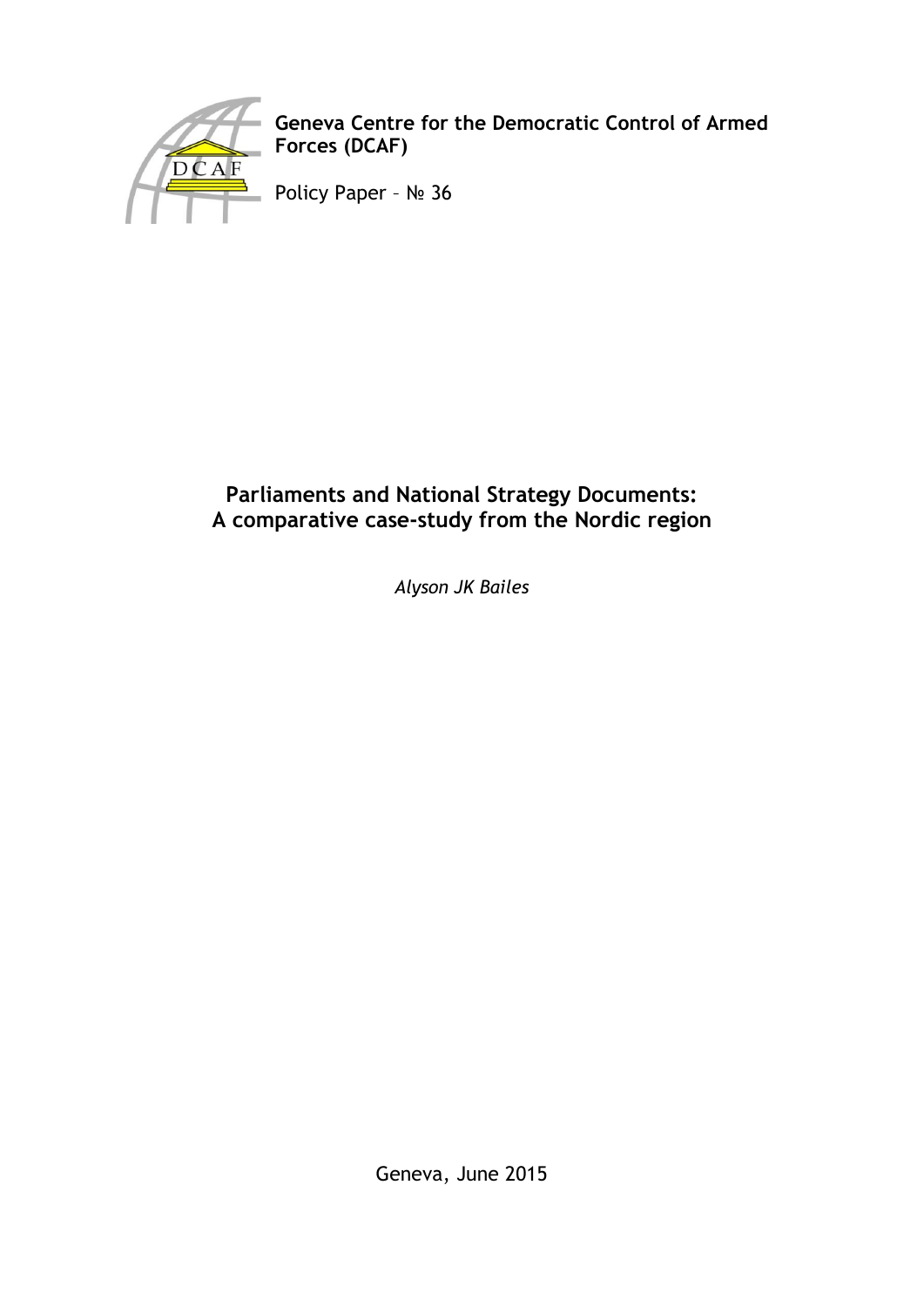Copyright © 2015 by the Geneva Centre for the Democratic Control of Armed Forces ISBN 978-92-9222-369-4

\_\_\_\_\_\_\_\_\_\_\_\_\_\_\_\_\_\_\_\_\_\_\_\_\_\_\_\_\_\_\_\_\_

DCAF Policy Papers offer a practical, policy-orientated view of Security Sector Governance issues. DCAF Policy Papers can be downloaded free of charge from the DCAF website at [www.dcaf.ch/publications](http://www.dcaf.ch/publications)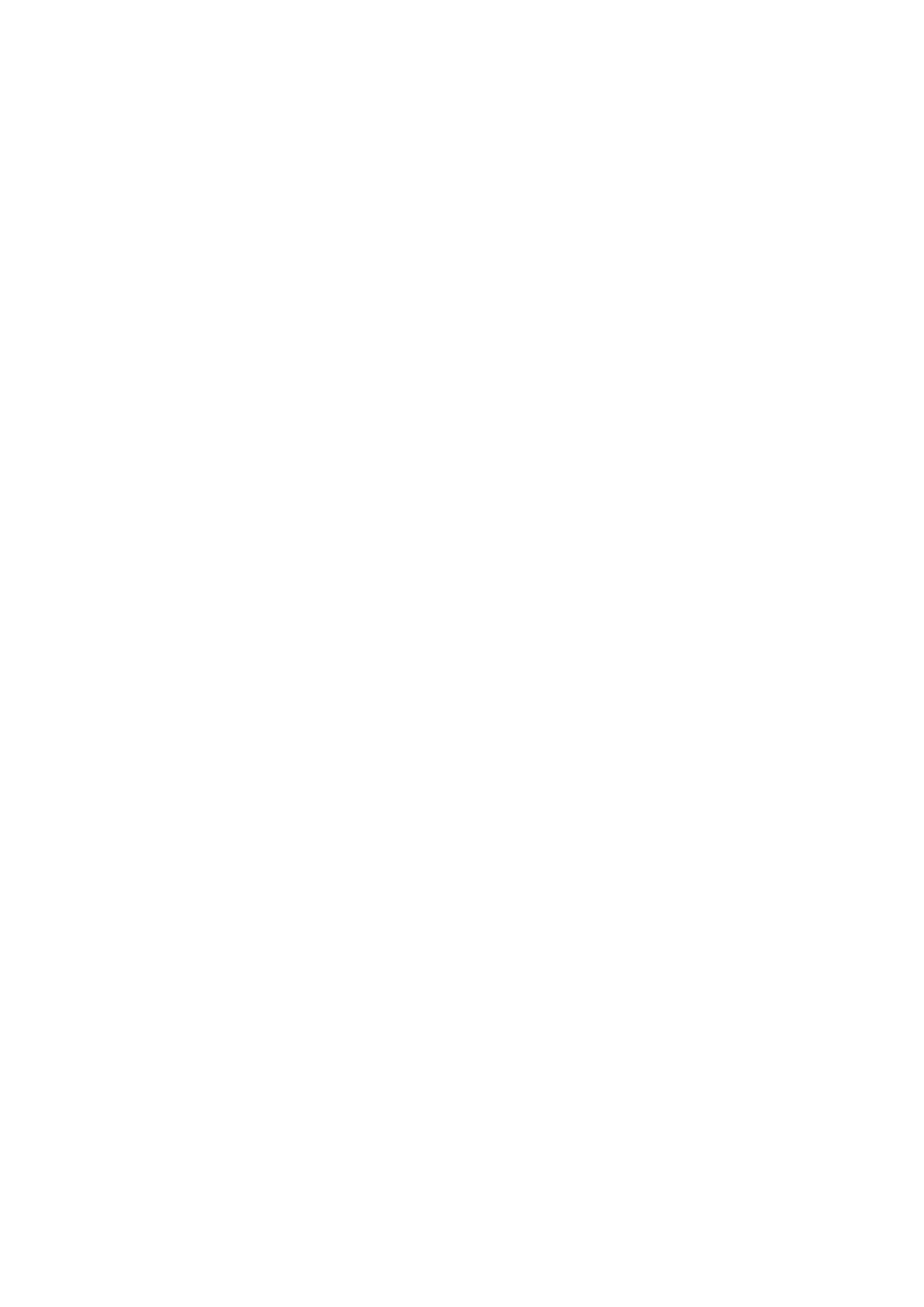## **About the author**

Alyson JK Bailes is an Adjunct Professor at the University of Iceland, specializing in security studies. She served as a British diplomat for over 30 years, ending as Ambassador at Helsinki, before becoming Director of the Stockholm International Peace Research Institute (SIPRI) from 2002-7. Her main research interests include Nordic and Arctic affairs.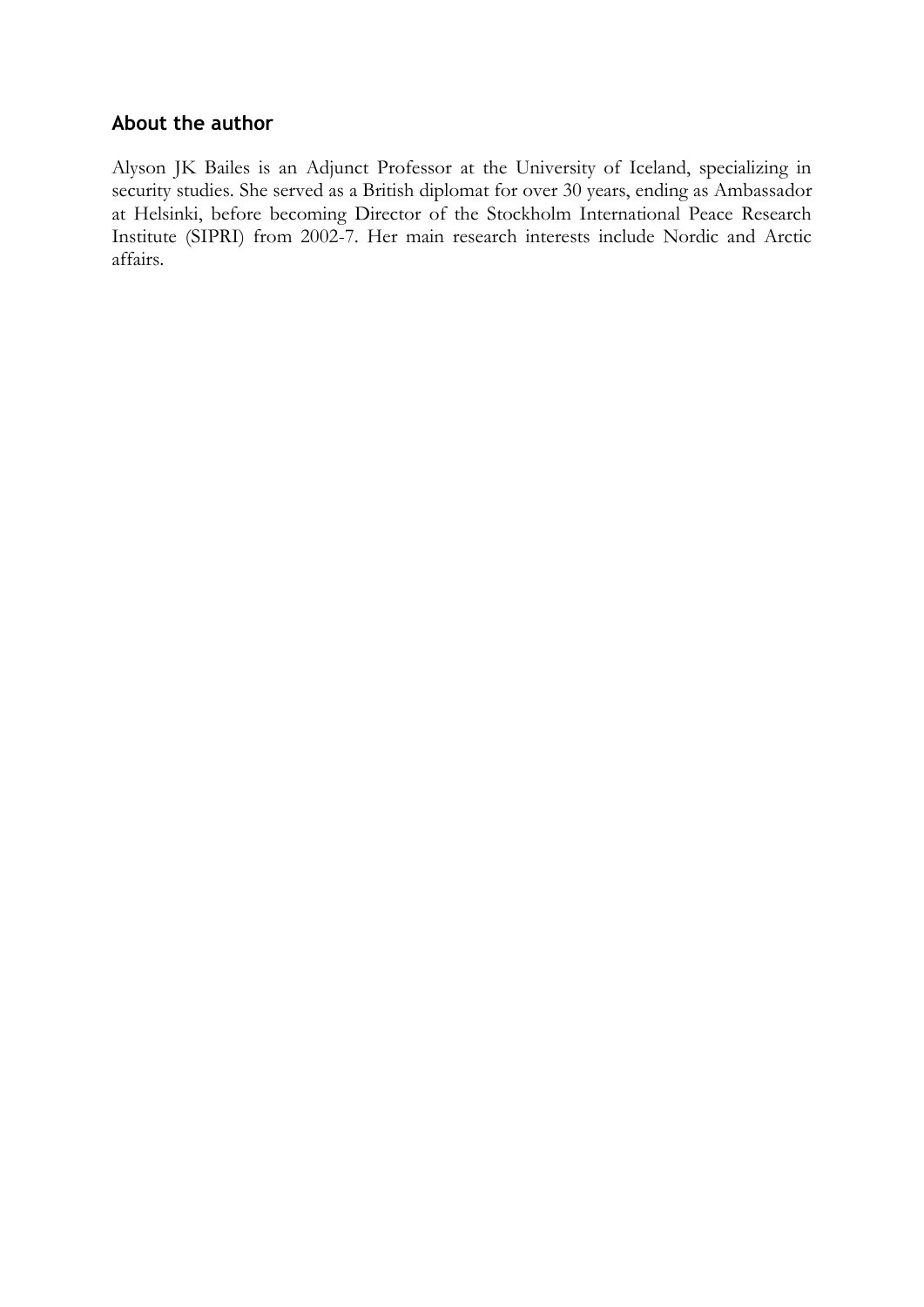# **Table of Contents**

| 1. |                                                                   |  |
|----|-------------------------------------------------------------------|--|
| 2. |                                                                   |  |
| 3. |                                                                   |  |
|    |                                                                   |  |
|    |                                                                   |  |
| 4. | Nordic strategies (or equivalents) and the role of parliaments 11 |  |
|    |                                                                   |  |
|    |                                                                   |  |
|    |                                                                   |  |
|    |                                                                   |  |
|    |                                                                   |  |
| 5. |                                                                   |  |
| 6. |                                                                   |  |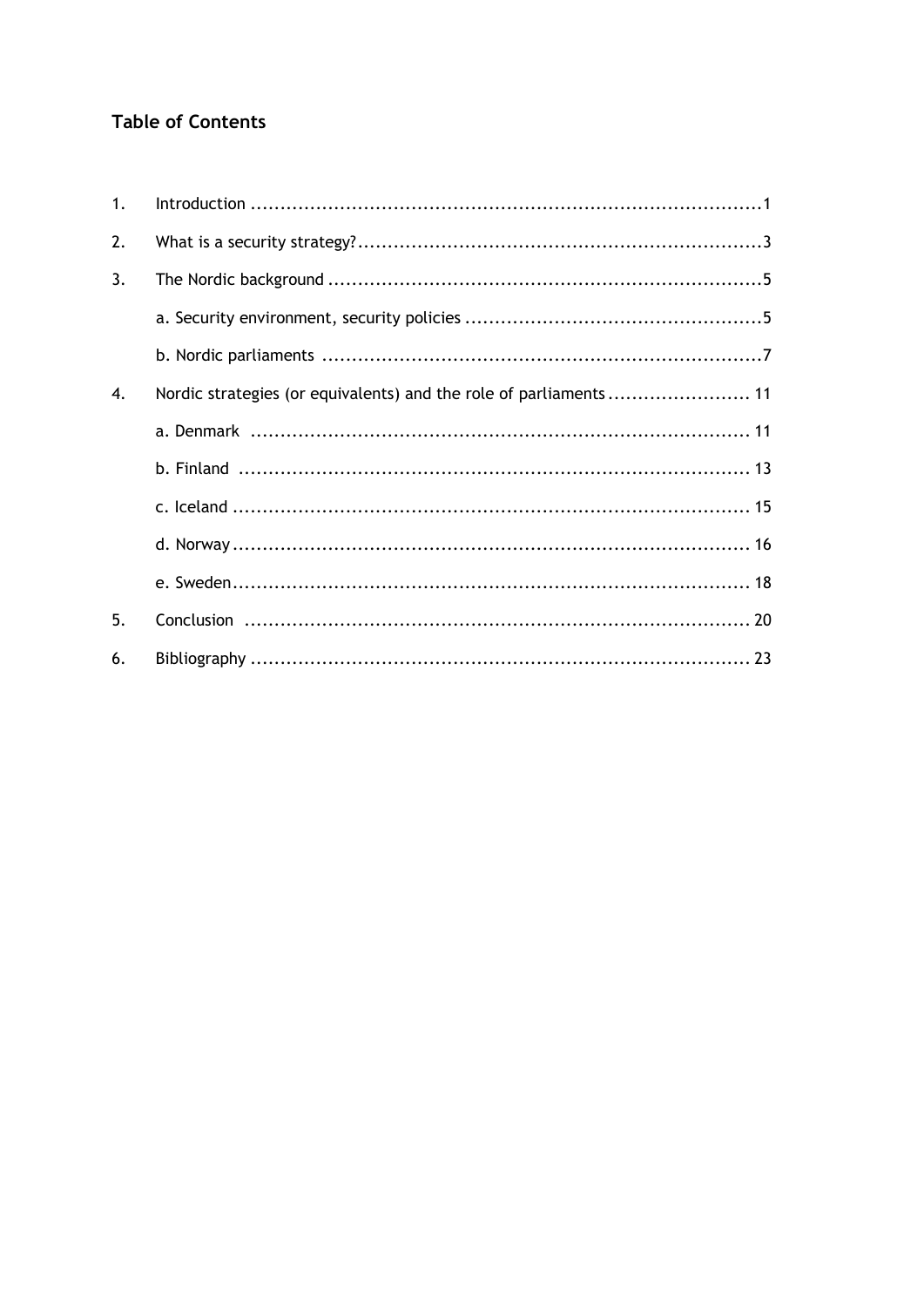## **Abstract**

The main ways in which European parliaments engage with the executive over national security concern 'hard' issues of the funding, structure and deployment of armed forces. In today's national and institutional practice, however, 'security' is commonly defined in broader terms that blur the external/internal distinction, including (among others) antiterrorism and anti-crime policies, cyber-security, environmental and health security, and responses to civil emergencies. Many democratic states have published comprehensive 'security strategies' covering this full range, in the interests of consistency, coordination, and transparency. As many of the policy areas involved are ones of strong legislative competence, in principle such strategies should demand close executive-legislative interaction. To explore the reality, the five Nordic states are investigated here as testcases, revealing that only one state has adopted a comprehensive strategy paper and two others are in the process of producing one. Methods for handling such documents also vary from an explicit parliamentary lead (Iceland) to low-key consultation or paraparliamentary processes. It appears that styles of strategy writing in older democracies reflect the general features of political and security culture; use varied methods of consultation and control; and thus may not exactly match the norms these states recommend to others.

The findings also underline the general need for parliamentary powers to be reviewed and updated as national and international security sector practices evolve. The need to expand the scope, and/or update the modalities, of parliament's overview of security policy could arise (for instance) from new technological developments such as the use of drones and robotics, social media and genetic manipulation, or from unfamiliar risks arising in nondefence fields of governance. It is also, however, triggered by changes in the place and level at which relevant decision-taking occurs: whether as a result of sub-national devolution, privatization, or transfers of sovereignty to more-than-national entities. The shift in 'ownership' of overseas defence missions already provides a case where many national parliaments have lost elements of control that have not (yet) been fully reprovided at other levels.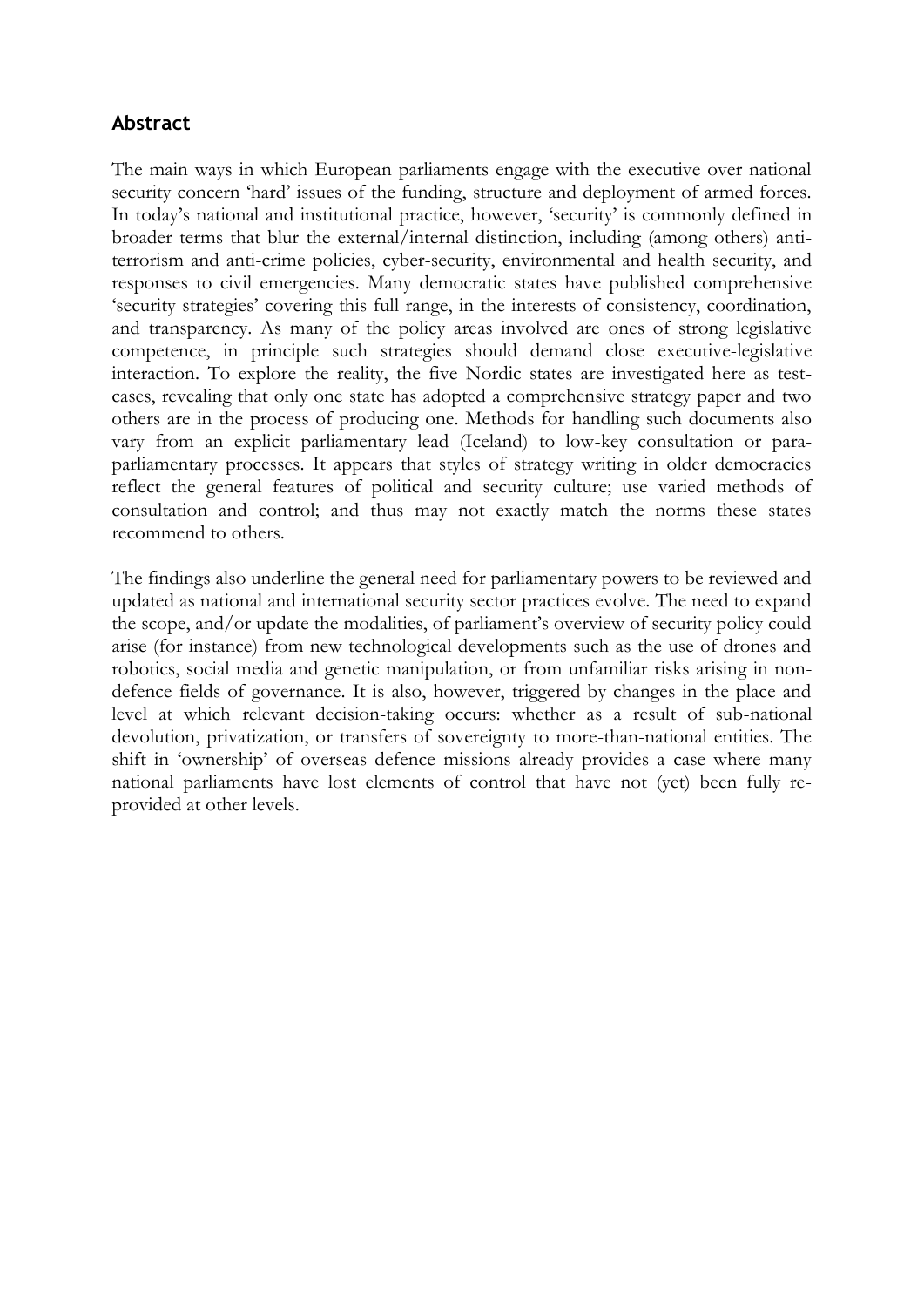## **PARLIAMENTS AND NATIONAL STRATEGY DOCUMENTS A comparative case-study from the Nordic region Alyson JK Bailes**

#### *Alyson JK Bailes*

#### **1. Introduction**

-

In the history of executive-legislative relations, the most-debated and most-studied roles of parliamentary institutions have been those relating to traditional 'hard' defence functions: notably decisions on war and peace,<sup>1</sup> conflict interventions, peace-building efforts, controls on the arms trade, and civil-military relations. Other important transactions include voting defence budgets, approving relevant treaties, and the higher politics of war crimes. In countries carrying out programmes of Security Sector Reform (SSR),<sup>2</sup> parliament may be both a co-agent – through debate and legislation – in introducing legitimate, democratic practices in all these fields, and an object of the reforms inasmuch as it gains new and better powers.

It is not hard to see why executive-legislative relations in these fields are both important and sensitive. They belong to the very core of national sovereignty, and the very concept of 'war powers' signals a link with the prerogatives of leadership. At the same time, any resort to armed violence has implications for citizens' lives, national wealth, and compliance with national and international values, making it proper that checks and balances should be applied *inter alia* through the parliamentary process. Decisions involving the arms trade and defence industry collaboration can also have high importance both for national interests and national image.<sup>3</sup> The demand has recently grown for scrutiny of intelligence services, and this is typically supplied by a special parliamentary mechanism with higher levels of confidentiality.<sup>4</sup>

The author wishes to thank Pauli Järvenpää and Tómas Joensen for invaluable research contributions to this study.

<sup>&</sup>lt;sup>1</sup> For studies on 'war powers' that include the Nordic states (the case-studies in the present text), see i.a. Wolfgang Wagner, Dirk Peters and Cosima Glahn, *Parliamentary War Powers Around the World* (Geneva: DCAF, 2010), available at

[http://www.dcaf.ch/Publications/Parliamentary-War-Powers-Around-the-World;](http://www.dcaf.ch/Publications/Parliamentary-War-Powers-Around-the-World) Sandra Dieterich, Hart Hummel and Stefan Marschall, *Parliamentary War Powers: A survey of 25 European Parliaments* (Geneva: DCAF, 2010) at [http://www.dcaf.ch/Publications/Parliamentary-War-Powers;](http://www.dcaf.ch/Publications/Parliamentary-War-Powers) Hans Born et al, *Parliamentary oversight of civilian and military ESDP missions: The European and national levels* (Brussels: European Parliament, 2007), available at:

[http://www.europarl.europa.eu/meetdocs/2004\\_2009/documents/dv/pe348610\\_/PE348610\\_en.pdf](http://www.europarl.europa.eu/meetdocs/2004_2009/documents/dv/pe348610_/PE348610_en.pdf) .

 $2^2$  The aim of SSR is to make the public functions of defence and security more effective and better governed, in terms of legality, democracy and transparency. SSR programmes are typically introduced in post-conflict countries or after regime change and transition, with support from institutions such as the United Nations, European Union and NATO. Adequate parliamentary oversight is always an objective. For further information see the publications of the Geneva Centre for Democratic Control of Armed Forces, <http://www.dcaf.ch./Publications>.

<sup>&</sup>lt;sup>3</sup> Sensitive aspects include arms exports but also major procurement decisions. In a British case, Defence Secretary Michael Heseltine resigned in 1986 over whether the helicopter firm Westland should merge with a US or European partner.

<sup>4</sup> Hans Born, Loch K. Johnson and Ian Leigh, *Who's Watching the Spies?* (Washington: Potomac Books 2005).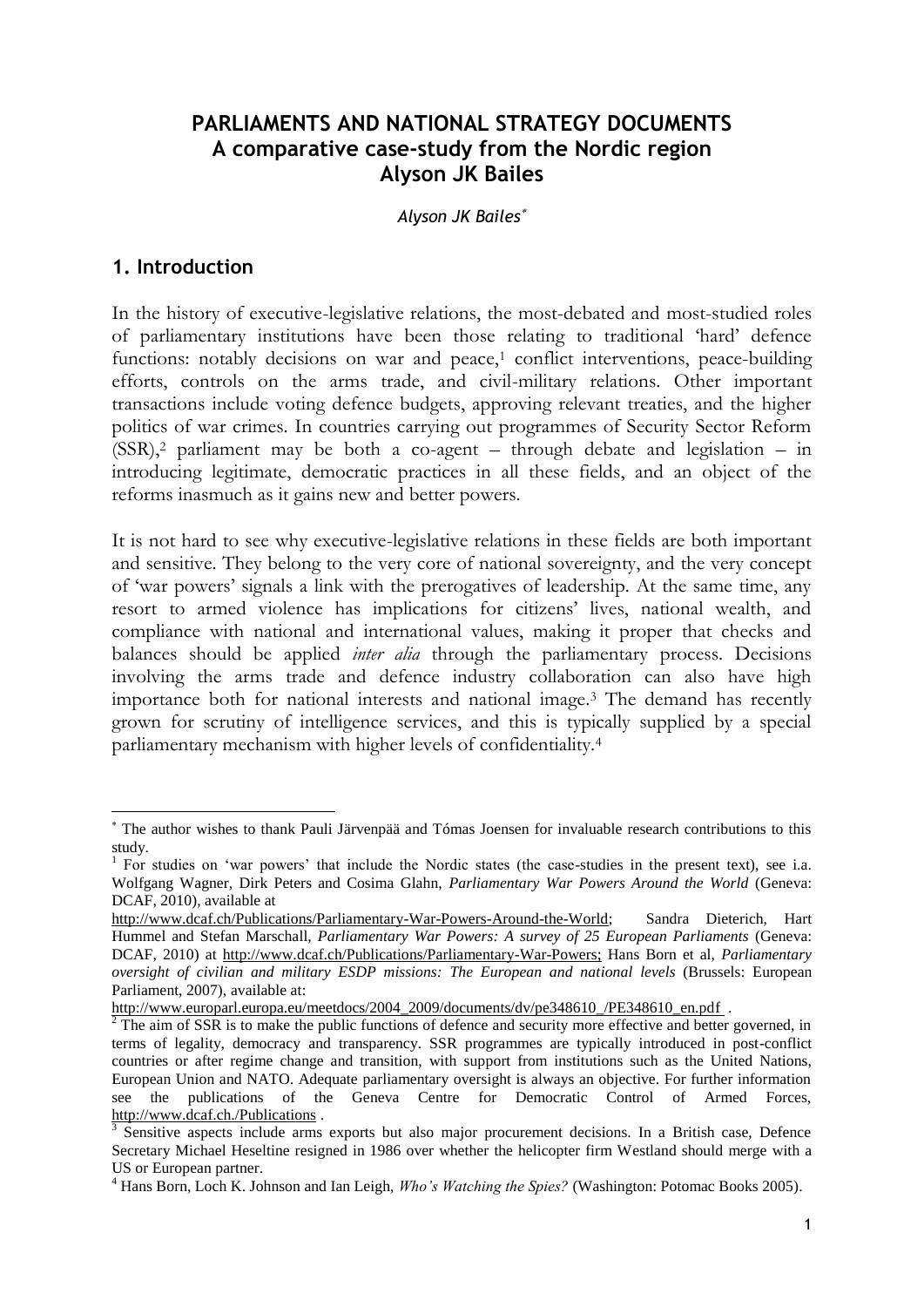Since the later twentieth century, however, understandings of national 'security' have shifted and broadened out. As the Cold War's end dampened concerns about state-tostate war for many Europeans, attention shifted to other physical threats: internal conflict, terrorism or violent crime. Non-military risks such as major accidents, natural disasters, supply breakdowns and pandemics are also increasingly referred to in terms of 'security', acknowledging their ability to inflict political and societal as well as physical damage. The United Nations Development Programme (UNDP) in its Human Development Report of 1994<sup>5</sup> laid out a multi-faceted concept of 'human security' to capture the range, and also the inter-relationship, of these challenges. One consequence is that old distinctions of internal and external policy become blurred, since many threats involve an 'enemy within' and others develop transnationally, ignoring state borders.

Multi-functional security definitions are not just an analytical device, but extend the notion of the state's fundamental, life-and-death responsibilities. As 'new' threats are recognized, the responsible authorities must explain how they will respond. One consequence is the growing practice, since the mid-1990s, for nations and institutions to publish *security strategies* (or *concepts*, or *policies*) that survey the whole range of challenges and propose a framework for managing them. These are not legislative instruments, and while they may cover the division of responsibilities they stop short of discussing finance or other resource implications. They do, however, pose new questions about parliamentary involvement. If these documents mean anything, they should provide the highest statement of executive intent and of the nation's first-order norms, for instance on use of force. They include non-military topics on which parliaments normally have greater powers than vis-à-vis defence, and they frequently have implications for civil liberties and human rights. Should we not, therefore, expect national (or institutional) parliaments to play a strong role in preparing or, at least, scrutinizing these documents? Conversely, might some governments take advantage of the new mode of 'strategy' writing to establish – or at least, experiment with - important new policy lines, while sidestepping the parliamentary procedures that more precise legislative proposals would face?

In the realm of Security Sector Reform, there are no doubts or disagreements about what should happen. Drawing up a new, or first-ever, national security policy (or strategy, or concept) is one of the earliest steps recommended in building an appropriate, efficient and democratic structure of security governance.<sup>6</sup> As to parliament's role, an authoritative (and much-translated) handbook published by the Geneva Centre for Democratic Control of Armed Forces states the following:<sup>7</sup>

As far as parliament is concerned, the debate on the national security policy should not be a single event but a process developing through all its four phases: development, decision-making, implementation and evaluation. While there

<sup>1</sup> <sup>5</sup> United Nations Development Programme, "Human Development Report, 1994*"* (New York: Oxford University Press, 1994), available at:

http://hdr.undp.org/sites/default/files/reports/255/hdr 1994 en complete nostats.pdf .

<sup>6</sup> Hans Born, Philipp Fluri and Anders Johnsson, *Parliamentary Oversight of the Security Sector* (Geneva: DCAF, 2003), pp. 26-7, availablet at [http://www.dcaf.ch/Publications/Parliamentary-Oversight-of-the-Security-](http://www.dcaf.ch/Publications/Parliamentary-Oversight-of-the-Security-Sector)[Sector.](http://www.dcaf.ch/Publications/Parliamentary-Oversight-of-the-Security-Sector)

<sup>7</sup>. Ibid., p. 28.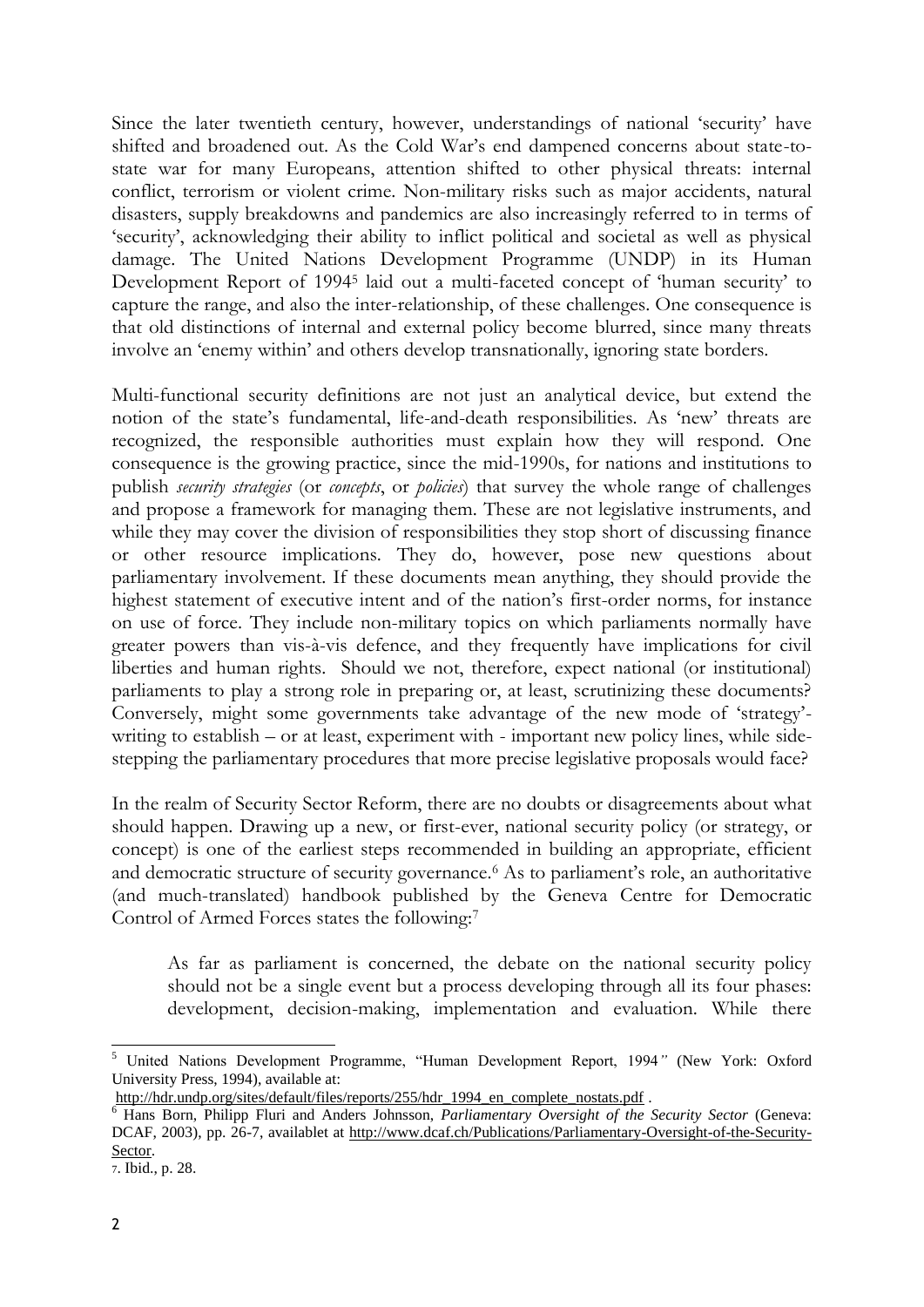should be no interference in the responsibilities of the executive in drawing up and implementing this policy, the process should be as transparent and participatory as possible, allowing a proper balance to be reached between all those exerting any kind of influence on it, including the security sector itself and the military-industrial complex.

Is this prescription followed in practice, not only by states undergoing an SSR programme with external aid, but also by the Western democracies that commonly take the lead in defining security norms for others? The present paper probes that question through a contemporary case-study covering the five Nordic countries: Denmark, Finland, Iceland, Norway and Sweden. All have high reputations both for democracy and responsible diplomacy, and all take part in peace operations where they promote (among other things) weaker nations' security reforms. If anyone can provide a model of handling security strategies, one would expect these states to do so: and yet, as we shall see, there are marked differences and complications in the national reality. Probing such Nordic variations may help to reveal processes – notably, interactions between domestic politics and external behaviour - that are important for executive-legislative relationships more broadly.

The rest of this paper has four sections, starting with further general information on security strategies. Section 3 then provides background on Nordic security themes and parliamentary traditions, and the results of the case-study are in Section 4. Section 5 provides brief conclusions.

# **2. What is a security strategy?**

1

Clearly, a 'strategy' in the sense used here is different both from the original military meaning of the term, and from the concept of 'grand strategy' as used in International Relations research. It is not (purely or mainly) about military defence or traditional power-play: it is consciously formulated and openly declared at a given moment in time, foregoing surprise in the interests of transparency. That does not necessarily make it an honest statement or a simple translation of realities. A government - or institution – promulgating a strategy is consciously sending a message: of reassurance, of welcome or perhaps of warning to the audience abroad; and of resolve and competence, perhaps also a warning against bad behaviour, to citizens at home.

A published strategy paper thus has an *instrumental* character, in several senses. It may seek to create common ground among internal factions, military and civilians, different government agencies, or member states in the case of an institutional strategy. In the wider Europe from the 1990s onwards, many post-Communist states used their new strategies to signal support for policies and norms of Western institutions – the European Union (EU) and NATO – that they hoped to join. In the data-bank of some 100 defence white papers and security strategies provided by the International Relations and Security Network (ISN),<sup>8</sup> a high proportion of self-styled strategies or strategic concepts come

<sup>8</sup> "The International Relations and Security Network", accessed June 25, 2015, available at: [http://www.isn.ethz.ch/Digital-Library/Publications/Series/Detail/?id=154839.](http://www.isn.ethz.ch/Digital-Library/Publications/Series/Detail/?id=154839)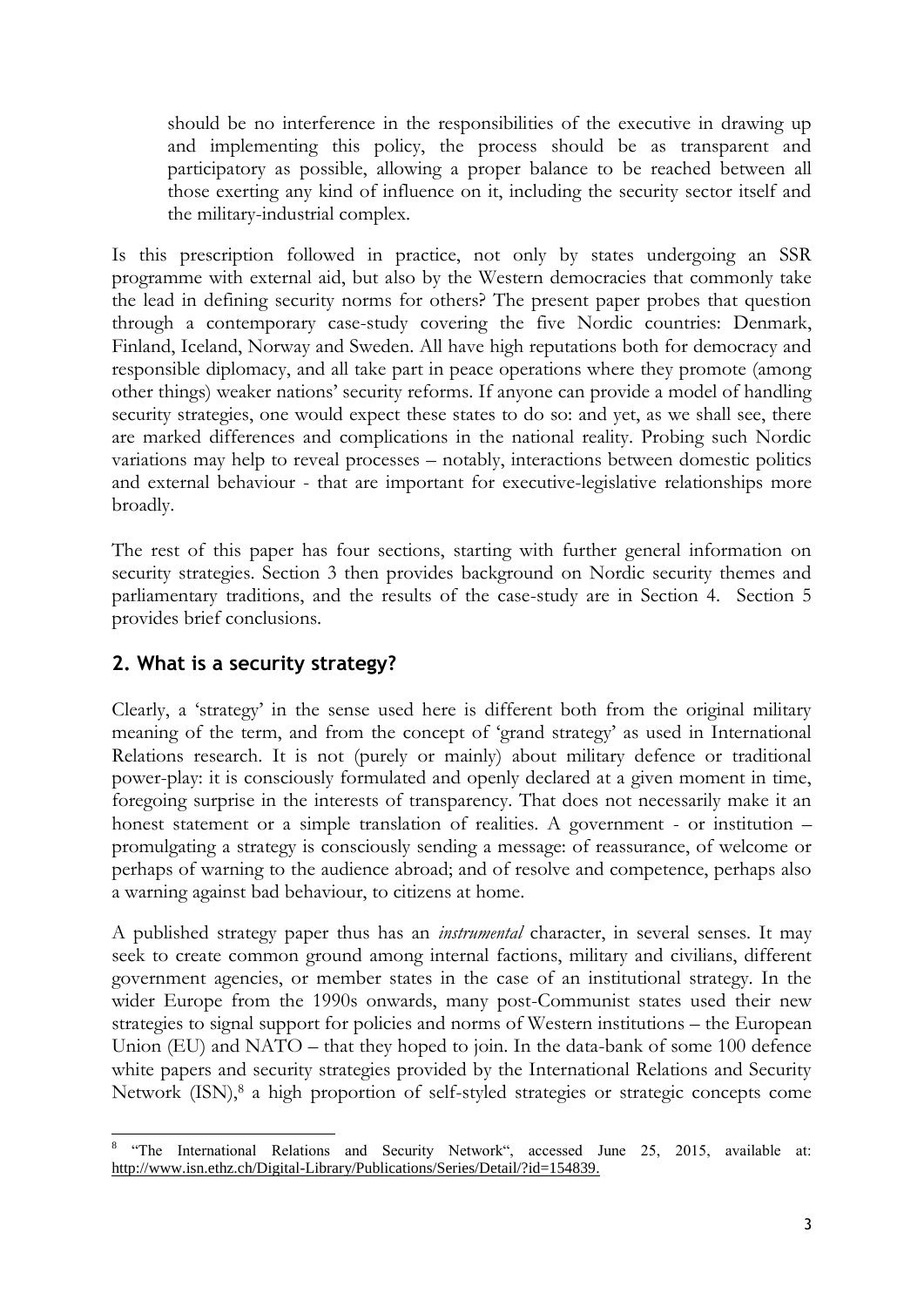from 'transitional' countries such as Albania, Armenia, Serbia and FYROM as well as now-established NATO members like the Baltic States, Hungary and Czech Republic.

The tactical nature of a given published strategy may limit its life expectancy (many countries issue new versions every four-five years), but does not reduce its political importance. The US's National Security Strategies, currently issued five-yearly and drafted by each new Administration, regularly create a literally worldwide sensation. That of 2002<sup>9</sup> notoriously tried to build a rationale for pre-emptive invasion (as in Iraq) while the Obama Administration's 2010 version<sup>10</sup> caught attention with its talk of a strategic 'pivot' towards Asia.

Smaller countries' offerings are normally less contentious in external terms. Dependent on others' opinion and support, such nations need to tailor their statements to foreign ears and current international trends. If, however, they depart too far from their own people's security understandings and beliefs – or what might be called the existential 'deep' strategy<sup>11</sup> – there will be a price to pay in terms of a public/elite rift, and perhaps a sharper political penalty. In the decade from 2001, many US-friendly governments placed the terrorist threat higher on their declared agendas and joined in remote military operations against it, only to face domestic backlashes that (among others) caused countries like Spain and Italy to pull out from Iraq prematurely.

One feature shared by practically all modern 'strategy' documents is their multi-functional coverage. NATO's and the EU's current strategies are worth citing here, i.a. as various Nordic countries have subscribed to them (Denmark, Iceland and Norway being members of NATO and Denmark, Finland and Sweden of the EU).

### **Figure: Threats/risks in the NATO Strategic Concept of 2010**12 **and EU Security Strategy of 2003**<sup>13</sup>  **(updated 2008).**<sup>14</sup>

**NATO**: Conventional attack, proliferation of Weapons of Mass Destruction (WMD), terrorism, external conflict and instability, cyber-attack, interruption of supplies and communications, high technology, environmental and resource constraints

**EU:** Terrorism, WMD proliferation, regional conflicts, state failure, organized crime; cyber security, energy security, climate change

[http://www.consilium.europa.eu/ueDocs/cms\\_Data/docs/pressdata/EN/reports/104630.pdf.](http://www.consilium.europa.eu/ueDocs/cms_Data/docs/pressdata/EN/reports/104630.pdf)

-

<sup>&</sup>lt;sup>9</sup> "National Security Strategy Archive", accessed June 25, 2015, available at: [http://nssarchive.us/?page\\_id=32.](http://nssarchive.us/?page_id=32) <sup>10</sup> "National Security Strategy Archive", accessed June 25, 2015, available at: [http://nssarchive.us/?page\\_id=8.](http://nssarchive.us/?page_id=8)

<sup>&</sup>lt;sup>11</sup> This term is introduced and developed in Alyson JK Bailes; Alyson JK Bailes "Does a Small State need a Strategy?" , Centre for Small State Studies Publication Series, University of Iceland, Occasional Ppaper 2 (2009), available at http://ams.hi.is/wp-content/uploads/old/Bailes\_Final%20wh.pdf.

<sup>&</sup>lt;sup>12</sup> Strategic Concept for the Defence and Security of the Members of the North Atlantic Treaty Organisation, "Active Engagement, Modern Defence" (Lisbon, 2010), available at: [http://www.nato.int/lisbon2010/strategic](http://www.nato.int/lisbon2010/strategic-concept-2010-eng.pdf)[concept-2010-eng.pdf](http://www.nato.int/lisbon2010/strategic-concept-2010-eng.pdf) .

<sup>&</sup>lt;sup>13</sup> European Council, "A secure Europe in a better world: European Security Strategy", (Brussels, 2003), available at:<http://www.consilium.europa.eu/uedocs/cmsUpload/78367.pdf>.

<sup>&</sup>lt;sup>14</sup> European Council, "Report on the Implementation of the European Security Strategy - Providing Security in a Changing World" (Brussels, 2008), S407/08, available at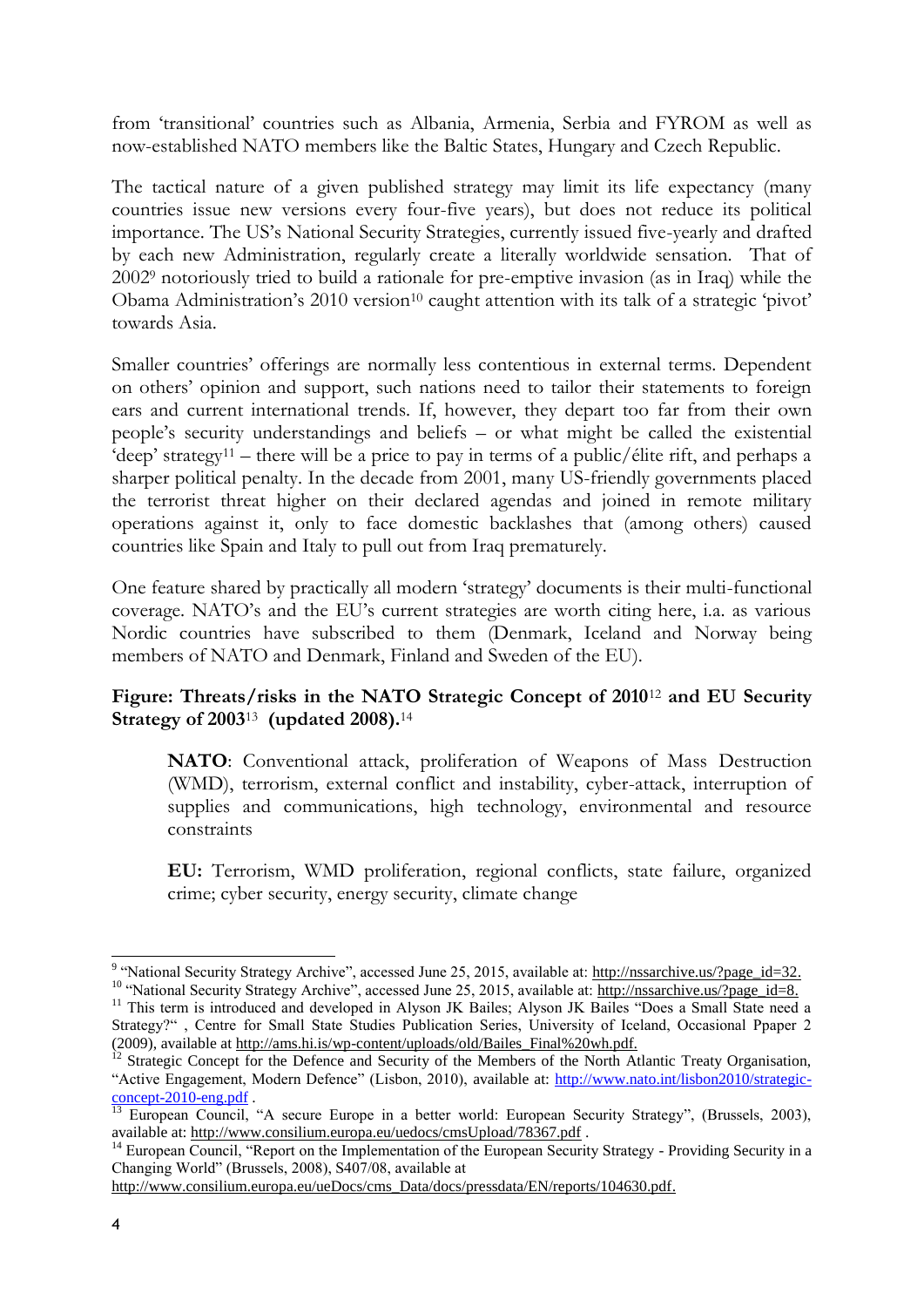This range also typifies most national strategies, although the latter may include even 'softer' issues such as health, economic security, social cohesion and resilience. Civil emergencies such as major accidents, infrastructure breakdowns and natural disasters are often a high priority, not least for developed countries where they threaten the complicated, co-dependent systems and services underpinning modern lifestyles. Their importance is recognized even by Europe's militarily strongest powers: among top priorities in the UK's 2010 national strategy<sup>15</sup> we find 'A major accident or natural hazard which requires a national response, such as severe coastal flooding affecting three or more regions of the UK, or an influenza pandemic.' First-order risks listed in the French White Paper on Defence and Security from 2013<sup>16</sup> include 'major crises arising on the national territory and resulting from natural, health, technological, industrial and accidental risks'.

Such wide security agendas demand equally diverse tools and methods, engaging officials from many departments, and also involving cooperation with private business, independent experts and social actors. One function of a 'strategy' is to provide clear common goals and guidelines for such many-sided collaboration; but to affect security realities, it must be supplemented by administrative arrangements for follow-up including resource allocation and coordination. These may or may not include extensive civilmilitary cooperation, as nations (including the Nordics) differ considerably in their readiness to give armed forces a domestic role. Where there is a stronger sense of military distinctness, it is not uncommon to find a separate national *defence* concept or *military* strategy being published.

### **3. The Nordic background**

#### *a) Security environment, security policies*

**Table One: Main Features of the Nordic States** *(all facts correct for 2013)*

|                 | <b>Territory</b><br>(sq.km.) | Population<br>(millions) | <b>GDP</b><br>(US\$,<br>constant<br>Prices,<br>in<br>billions) | <b>GDP</b><br>per<br>capita<br>(PPP,<br>in<br>current<br>US\$ | Military<br><b>Spending</b><br>as $%$ of<br><b>GDP</b> | Institutional<br>Membership<br>(all belong<br>to UN,<br>OSCE,<br><b>Council of</b><br>Europe) |
|-----------------|------------------------------|--------------------------|----------------------------------------------------------------|---------------------------------------------------------------|--------------------------------------------------------|-----------------------------------------------------------------------------------------------|
| Denmark         | 43,094                       | 5.59                     | 314,242                                                        | 38,521                                                        | $1.4\%$                                                | NATO/EU                                                                                       |
| Finland         | 338,145                      | 5.41                     | 250,024                                                        | 37,012                                                        | $1.5\%$                                                | $(+PfP*)$<br>EU                                                                               |
| <b>I</b> celand | 103,000                      | 0.32                     | 13,657                                                         | 40,401                                                        | $(0.1\%)$ **                                           | NATO/EEA<br>$***$                                                                             |
| <b>Norway</b>   | 323,802                      | 5.02                     | 499,667                                                        | 56,663                                                        | $1.4\%$                                                | NATO/EEA                                                                                      |
| Sweden          | 450,295                      | 9.52                     | 525,742                                                        | 42,037                                                        | $1.2\%$                                                | (+PfP)<br>EU                                                                                  |

<sup>-</sup><sup>15</sup> United Kingdom Government, "A Strong Britain in an Age of Uncertainty: The National Security Strategy" (London: Crown, 2010), available at

[https://www.gov.uk/government/uploads/system/uploads/attachment\\_data/file/61936/national-security](https://www.gov.uk/government/uploads/system/uploads/attachment_data/file/61936/national-security-strategy.pdf)[strategy.pdf.](https://www.gov.uk/government/uploads/system/uploads/attachment_data/file/61936/national-security-strategy.pdf)

<sup>&</sup>lt;sup>16</sup> White Paper, "Defence and National Security: Twelve key points" (France: Ministère de la Défense, 2013), available at [http://www.isn.ethz.ch/Digital-Library/Publications/Detail/?ots591=0c54e3b3-1e9c-be1e-2c24](http://www.isn.ethz.ch/Digital-Library/Publications/Detail/?ots591=0c54e3b3-1e9c-be1e-2c24-a6a8c7060233&lng=en&id=167315) [a6a8c7060233&lng=en&id=167315.](http://www.isn.ethz.ch/Digital-Library/Publications/Detail/?ots591=0c54e3b3-1e9c-be1e-2c24-a6a8c7060233&lng=en&id=167315)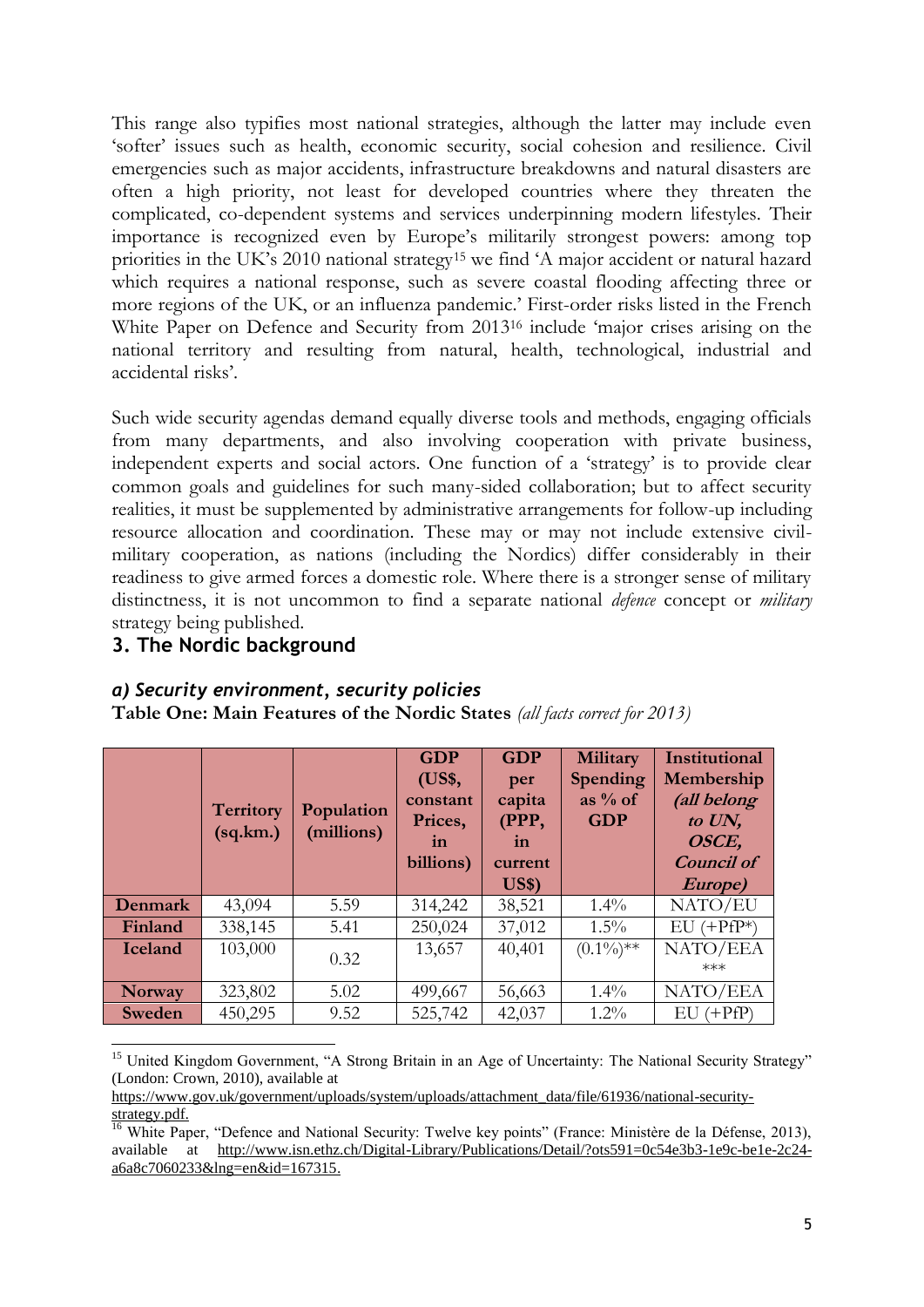*Notes: \*PfP = NATO's Partnership for Peace \*\*Iceland has no armed forces; the figure relates to civil security spending eg on the Coastguard \*\*\* EEA = European Economic Area* 

The five sovereign states of the Nordic region share a strategic environment overshadowed by the power of Russia, but stable and relatively relaxed since World War Two thanks ultimately to NATO's deterrent shield. In modern times they have been free from internal conflict, violent disorders, major crime and major terrorist incidents, with the recent exception of the (home-brewed) Breivik case in Norway. On the other side, environmental awareness was early to develop in the Nordic region, while Nordic notions of social protection - which see the state as providing 'trygghet' (safety, assurance) for all citizens - highlight the security importance of issues like health, food and energy supply. The understanding of economic and financial security is probably strongest in Finland with its historic issues of managing/reducing dependence on Russia; in Sweden where this was the strongest driver for joining the EU; and in Norway where the control and use of natural resources is a primary issue.

The policy conclusions drawn by the five states from this shared environment differ most widely in the hard security sphere. Not only are three states (as already noted) in NATO and two outside, but Norway and Finland put much greater emphasis on territorial defence than do Denmark and Sweden, and Iceland has no armed forces at all. Sweden is also a considerable defence industrial power, the fifth largest arms exporter in the EU.<sup>17</sup> Finland and Denmark allow their military personnel a wider range of roles in homeland security than Sweden does, and there are differences also in the pattern of public-private burden-sharing in security. In handling non-military security, however, the five states have grown closer in conceptual and discourse terms. Sweden and Norway for some time have used 'societal security' as their overall policy framework, and Iceland's parliament has advocated the same approach.<sup>18</sup> Finland's 'comprehensive' security policy, directed at 'protecting the vital functions of society', and the Danish policy founded upon readiness and social robustness, come to the same thing in practice.

This 'societal' vision of security can be traced back to German, Danish and British thinkers and was developed as one dimension of modern security in the works of Barry Buzan.<sup>19</sup> It corresponds to the 'community' category in the UN's definition of human security; but besides highlighting vulnerabilities, expects developed societies to play some role in their own protection - thus legitimizing (non-military, non-violent) security roles for the private sector, non-governmental organizations, charities and ultimately everyone. In Nordic states, the operational focus of 'societal security' policies is on society's material dependencies (vital functions and services, critical infrastructures, etc) and the need to protect against all risks short of armed conflict. The resulting range of concern is very wide, but most institutional resources are devoted to coping with exceptional events

<sup>&</sup>lt;sup>17</sup> For more details see the SIPRI arms transfers database on [http://www.sipri.org/databases/armstransfers.](http://www.sipri.org/databases/armstransfers)

<sup>&</sup>lt;sup>18</sup> This refers to a parliamentary recommendation on security strategy of March 2014: see Iceland section below.

<sup>&</sup>lt;sup>19</sup> Eg <sup>T</sup>eoples, States and Fear' (Brussels: ECPR Press, 2007).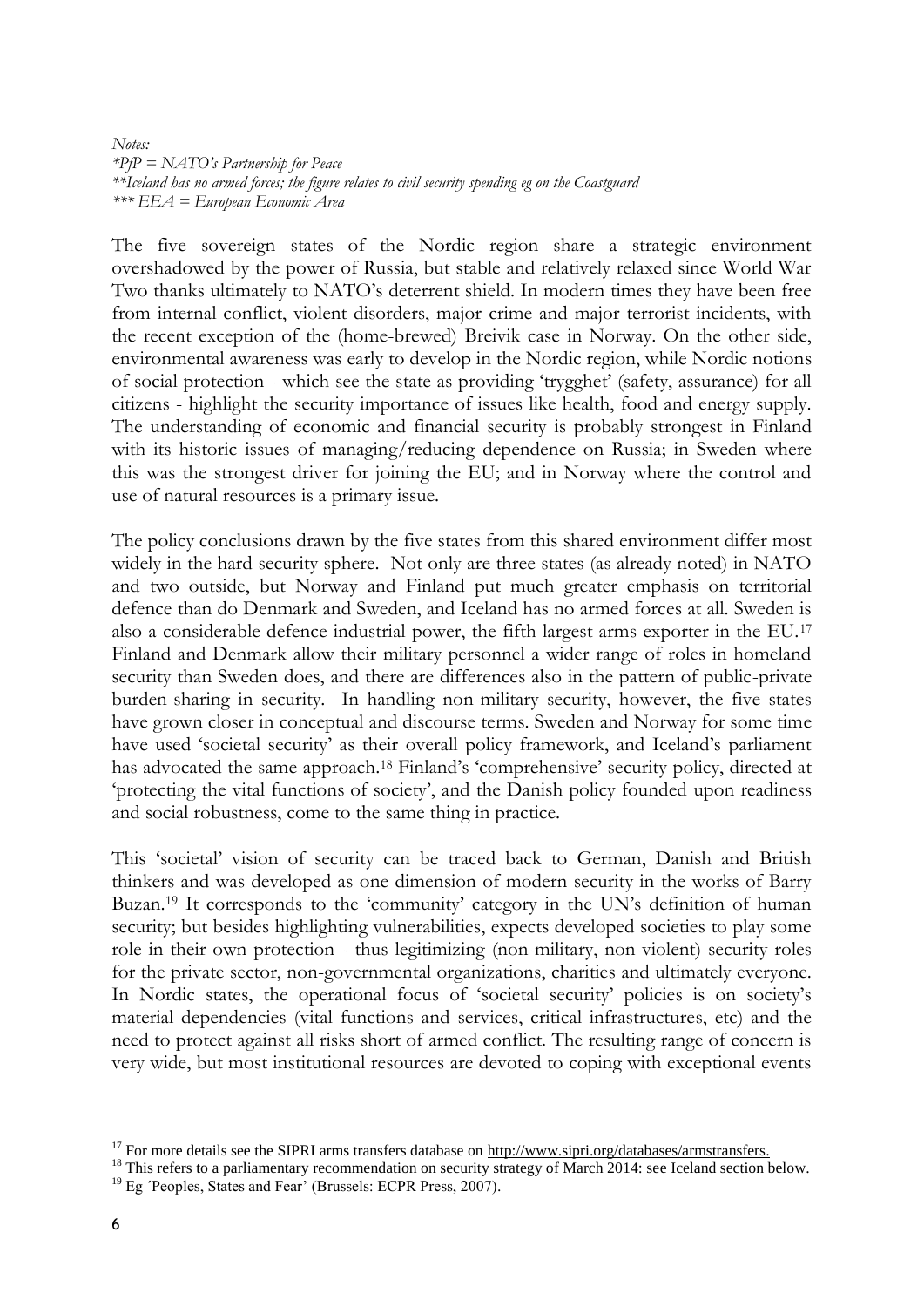– 'civil emergencies' – whether caused by deliberate non-state attack, accident, or natural forces.<sup>20</sup>

For more than two centuries the Nordic states have maintained a 'Nordic peace' among themselves. In the Cold War, defence was excluded from the close Nordic Cooperation system built up from the 1950s, and the Nordic militaries could only overtly cooperate in peace-keeping activities abroad. Since the 1990s, however, cooperation in defence equipment and a wider range of operations has developed, currently coordinated through a structure called NORDEFCO.21 On the civil security side, the so-called 'Haga' cooperation was launched in 2009 with a five-country meeting in Sweden, bringing together the ministries responsible for civil emergencies and the corresponding rescue/response agencies.

Objectively, the results of such Nordic 'hard' and 'soft' security cooperation remain rather modest. Military collaboration has been slow to spread to actual self-defence operations, and remains largely limited to air forces, exercises and information exchange even after the latest enhancements driven by concerns over Russia.<sup>22</sup> The 'Haga' project has yet to achieve any major breakthroughs and may be losing impetus.<sup>23</sup> The reasons include important differences in the way the countries conceive and handle broader security tasks, as well as defence. It is clear, for instance, that the range of natural disasters threatening Iceland, Denmark and Finland will be different; but the countries also vary in their economic strengths and weaknesses, energy situation, and sensitivity to immigration and non-native extremism, to name but a few. Other variables concern civilmilitary relations, the level of public/private cooperation, and the tendency towards centralization or de-centralization. Differing external relationships and obligations arising from the Nordics' chequered pattern of membership in the EU and NATO also have their impact – all Nordic security policy statements highlight the importance of multilateral institutions for national safety and influence, but what precisely they say about them varies intriguingly.<sup>24</sup>

### *b) Nordic parliaments<sup>25</sup>*

The Nordic region claims the world's single oldest parliament: the Icelandic Alþingi founded in 932, although it has not met continuously since. Nordic parliaments in their modern forms all have long and strong traditions as seen in Table Two. Voting turn-out in general elections is relatively high, with a peak of around 90% in Denmark and the

 $\frac{24}{24}$  Alyson JK Bailes, 'Does a Small State need a Strategy?', as in note 11 above.

<sup>-</sup><sup>20</sup> Alyson JK Bailes, "Societal Security and Small States" in Clive Archer, Alyson JK Bailes and Anders Wivel (eds.), *Small States and International Security: Europe and beyond,* (London: Routledge, 2014), pp.66-79. <sup>21</sup> For more information see  $\frac{www.nordefco.org}{...}$ .

<sup>&</sup>lt;sup>22</sup> *Aftenposten.* "Russian aggression: Nordic states extend military cooperation", accessed April 9 2015, available at: [http://www.aftenposten.no/nyheter/uriks/Russian-aggression-Nordic-states-extend-their-military](http://www.aftenposten.no/nyheter/uriks/Russian-aggression-Nordic-states-extend-their-military-cooperation-7975109.html)[cooperation-7975109.html.](http://www.aftenposten.no/nyheter/uriks/Russian-aggression-Nordic-states-extend-their-military-cooperation-7975109.html) 

<sup>&</sup>lt;sup>23</sup> Alyson JK Bailes and Carolina Sandö, "Nordic Cooperation in Civil Security: The Haga process 2009-2014" *(Stockholm:* Swedish Defence Research Institute, 2014), available at: [http://www.foi.se/en/Top](http://www.foi.se/en/Top-menu/Pressroom/News/2014/New-study-of-Nordic-cooperation-on-civil-security-/)[menu/Pressroom/News/2014/New-study-of-Nordic-cooperation-on-civil-security-/.](http://www.foi.se/en/Top-menu/Pressroom/News/2014/New-study-of-Nordic-cooperation-on-civil-security-/)

<sup>&</sup>lt;sup>25</sup> The classic work on Nordic parliaments generally is David Arter, *The Nordic Parliaments* (London: St. Martin's Press 1984). See also Erik Damgaard (ed.), *Parlamentarisk forandring i Norden,* (Oslo: Universitetsforlaget 1990).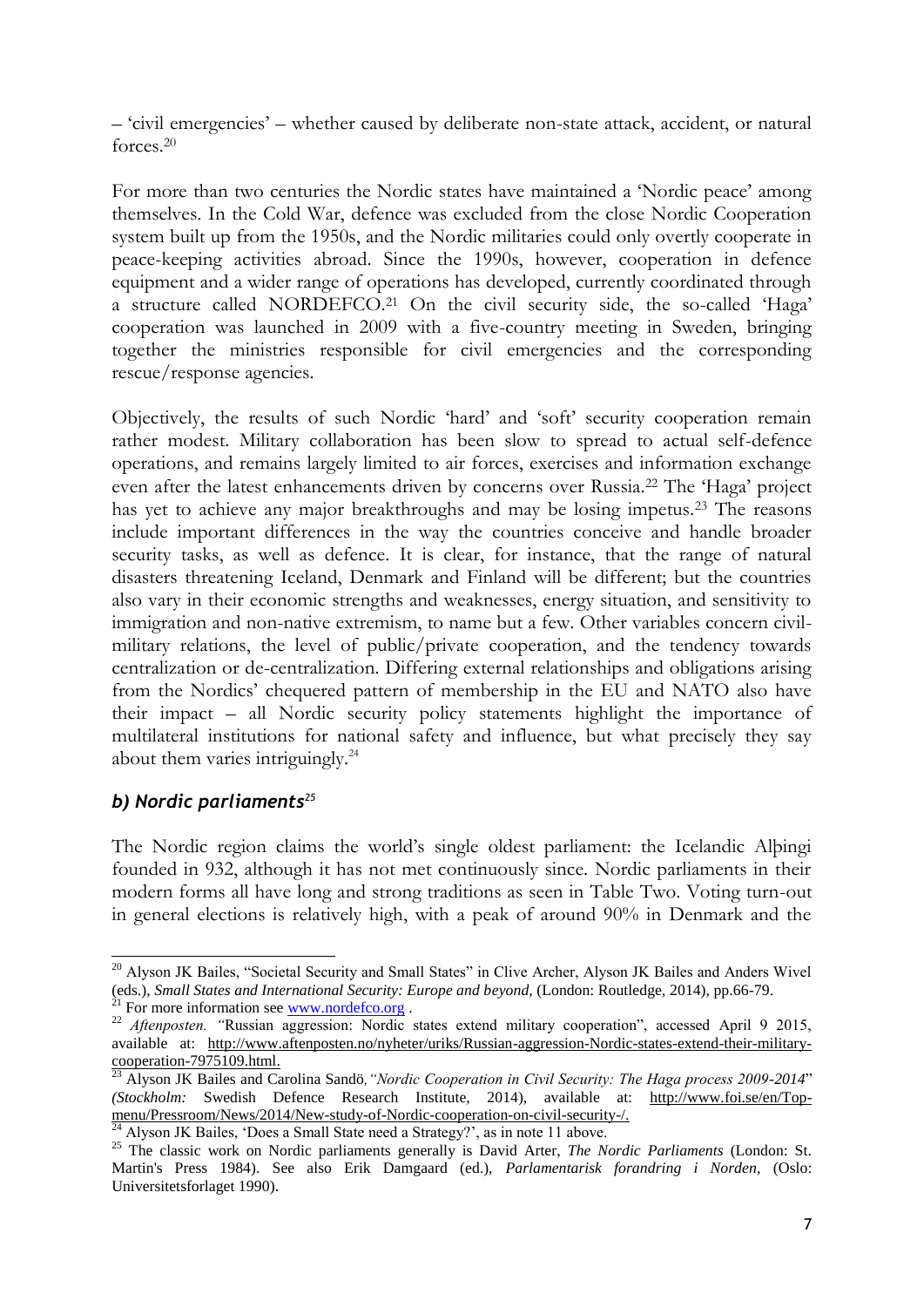Faroes but falling under 70% in Finland and Åland. All Nordic nations, including the self-governing territories, send a cross-party delegation of their members to sit in the Nordic Council, the original and still central organ of Nordic Cooperation.<sup>26</sup> A similar but smaller West Nordic Council<sup>27</sup> consists of parliamentarians from Iceland, the Faroe Islands and Greenland.

|                                     |  |  |  |  | Table Two: Key facts on Nordic parliamentary bodies, including self-governing |  |
|-------------------------------------|--|--|--|--|-------------------------------------------------------------------------------|--|
| <b>nations</b> (correct as of 2015) |  |  |  |  |                                                                               |  |

| <b>Nation</b>          | Name (website)                  | Date created | Number of      | Relevant            |  |
|------------------------|---------------------------------|--------------|----------------|---------------------|--|
|                        |                                 |              | <b>Members</b> | <b>Committees</b>   |  |
| Denmark                | Folketing                       | 1849*        | 179            | Defence, foreign    |  |
|                        | www.ft.dk                       |              |                | affairs, European   |  |
|                        |                                 |              |                | affairs             |  |
| Faroe                  | Løgting                         | 1852**       | 33             | Foreign affairs     |  |
| <b>Islands</b>         | www.folkting.fo                 |              |                |                     |  |
| Greenland              | Inatsisartut                    | 1979***      | 31             |                     |  |
|                        | <u>www.inatsisartut.gl</u>      |              |                |                     |  |
| Finland                | Eduskunta                       | 1906         | 200            | Foreign affairs,    |  |
|                        | <u>www.eduskunta.fi</u>         |              |                | defence, EU ('Grand |  |
|                        |                                 |              |                | Committee')         |  |
| Åland                  | Lagting <i>www.lagtinget.ax</i> | 1922         | 30             |                     |  |
|                        |                                 | 1844 **      |                |                     |  |
| <b>Iceland Albingi</b> | Albingi                         |              | 63             | Foreign affairs     |  |
|                        | www.althingi.is                 |              |                |                     |  |
| <b>Norway</b>          | Storting                        | 1814         | 169            | Foreign affairs and |  |
|                        | www.stortinget.no               |              |                | defence             |  |
| Sweeden                | Riksdag                         | 1866**       | 349            | Defence, foreign    |  |
|                        | www.riksdagen.se                |              |                | affairs, EU affairs |  |

\*Bicameral until 1953 when the Rigsdag and Landsting were united as the Folketing

\*\*Modern (re-)establishments of assemblies with precursors going back to Viking or medieval times

\*\*\*Preceded by Grönlands Landsråd, established in 1951

The powers of Nordic parliaments are well developed in all fields including the oversight of military, security, and intelligence affairs. All have committees (though with different names and divisions of competence) entrusted with handling the latter issues and they are typically well supplied with funds, advice, opportunities to question ministers and officials, and so forth. Parliaments in the self-governing territories might seem an exception, as defence is reserved to the motherland's competence. However, the Åland parliament (Lagting) has often debated possible violations of the islands' demilitarized status, and all three such parliaments can address police and civil security matters. Denmark has agreed that its self-governing territories may negotiate some external agreements directly, and will be consulted on proposed Danish agreements affecting their interests:<sup>28</sup> some of these concern 'softer' security issues such as the environment and fisheries protection.

<sup>&</sup>lt;sup>26</sup> For more information see  $\frac{http://www.norden.org}{http://www.norden.org}$ .

<sup>&</sup>lt;sup>27</sup> For more information see  $\frac{\text{http://www.vestnordisk.is/english/}}{\text{http://www.vestnordisk.is/english/}}$ .

<sup>&</sup>lt;sup>28</sup> Further information available at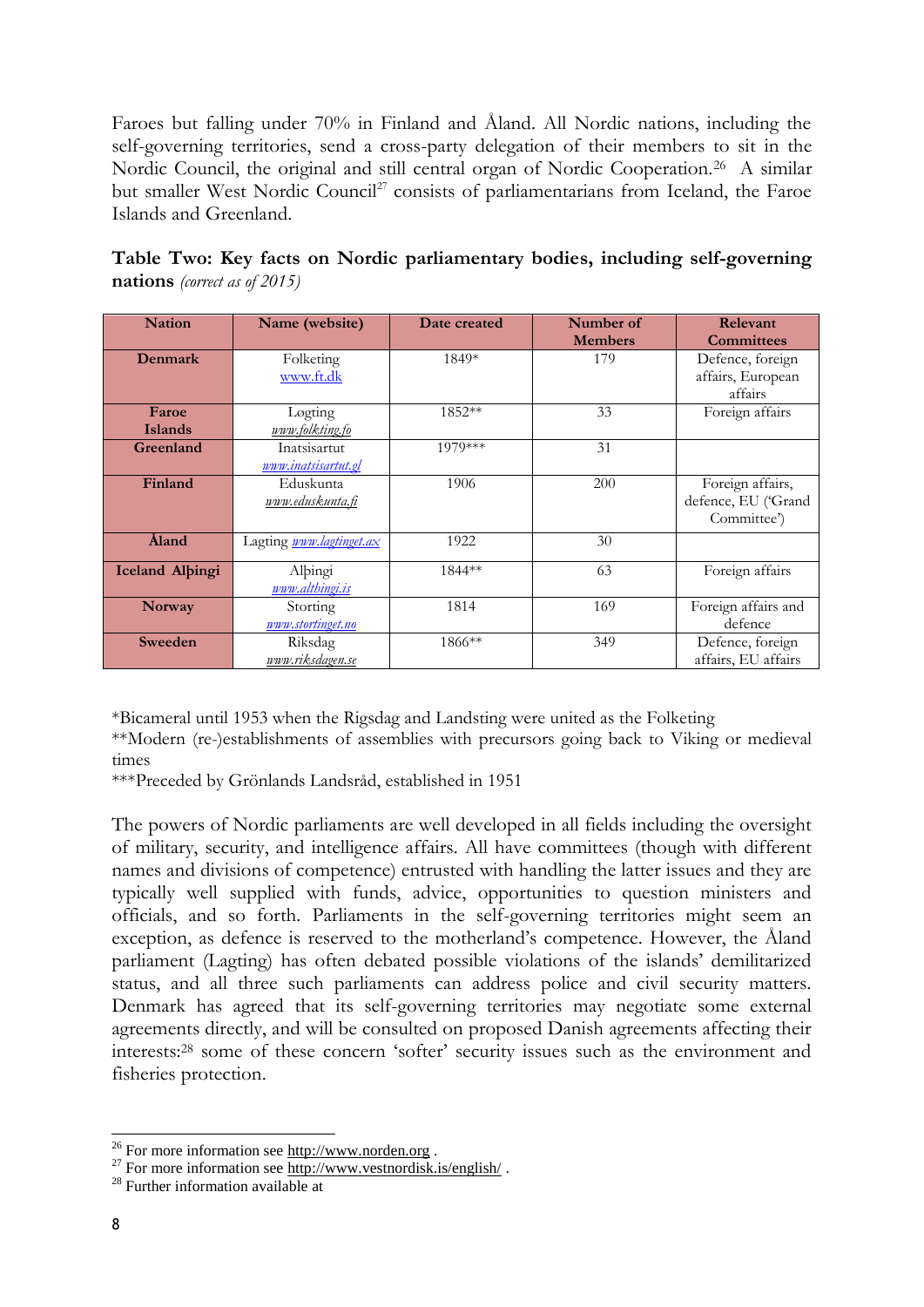To illustrate parliamentary powers in the four Nordic states that maintain armed forces,<sup>29</sup> their parliaments' constitutional rights<sup>30</sup> relating to military activities include:

Denmark: Power to approve the use of force against another nation other than for self-defence, and to approve any agreement entailing military obligations.

Finland: Power to approve President's decisions on war and peace.

- Norway: Power to approve changes in size of armed forces, admission of foreign troops, sending abroad of forces other than 'troops of the line'.
- Sweden: Power to approve peacekeeping deployments, especially peace enforcement.

Yet the Nordic cases have some complications worth noting, especially if contemplating them as 'models' in an SSR context. First, while the Danish, Norwegian and Swedish monarchies are 'constitutional' and non-problematic in the present context, Iceland's and Finland's presidents are far more active. The Finnish President is traditionally seen as the custodian of national destiny and is constitutionally the leader of foreign policy and supreme commander of the forces;<sup>31</sup> although the post's practical role in external affairs has diminished notably since EU entry, which had the effect of enhancing the Prime Minister's position.32 In recent years the President of Iceland has used referendums on some strategically important issues to overturn parliamentary votes, and controversy over his 'alternative foreign policy' provides one impetus for ongoing efforts to re-write the Icelandic constitution.33 The holding of referendums, indeed, qualifies Nordic parliamentary powers more broadly as they are commonly convoked on strategically momentous issues involving the EU, even if not on specifically military ones.<sup>34</sup>

The weakness of Nordic governments built on complex coalitions and/or on a parliamentary minority is generally held to boost parliament's authority, since *ad hoc* bargaining is needed for the passage of any and all legislation. In Denmark, however, such deals tend to take place among party leaders, pre-determining the result of the actual parliamentary debate. It might be disputed whether this really shifts the executive/legislative balance towards legislators, or whether it rather creates a different (variable geometry?) model of the executive – and we shall see below that Denmark's major defence choices are also made this way.

A final point to bear in mind when drawing the overall picture of Nordic parliaments' powers is the possible effect of shifting decisions to a more-than-national level in the

-

http://www.stm.dk/ a 2956.html (Faroes) and http://www.stm.dk/ p 13090.html (Greenland).

<sup>&</sup>lt;sup>29</sup> Lacking armed forces, Iceland has no similar constitutional rules and the government can decide alone on deploying police or civilian peacekeepers. This has proved controversial, e.g. when Iceland contributed to the US-led coalition against Iraq.

<sup>&</sup>lt;sup>30</sup> For the five Nordic states' constitutions in English translation see the LegislationLine website: [http://www.legislationline.org/documents/section/constitutions.](http://www.legislationline.org/documents/section/constitutions)

<sup>&</sup>lt;sup>31</sup> "The President of the Republic of Finland", accessed June 25, 2015, available at: <http://www.tpk.fi/public/default.aspx?nodeid=44821&culture=en-US&contentlan=2>.

 $\frac{32}{32}$  Heikki Paloheimo, 'The Rising Power of the Prime Minister of Finland', (Scandinavian Political Studies, 2003), vol. 26/, pp 219-43.

 $33$  A new draft constitution was prepared – but not adopted - under the Left-leaning coalition government of 2009-13, and was effectively put on ice by the centre-Right coalition elected in May 2013.

<sup>&</sup>lt;sup>34</sup> Examples have included the issue of EMU membership (Sweden) as well as EU accession. Denmark would require a referendum in order to rescind (any of) its four opt-outs from EU integration, including its nonparticipation in the Common Security and Defence Policy (CSDP).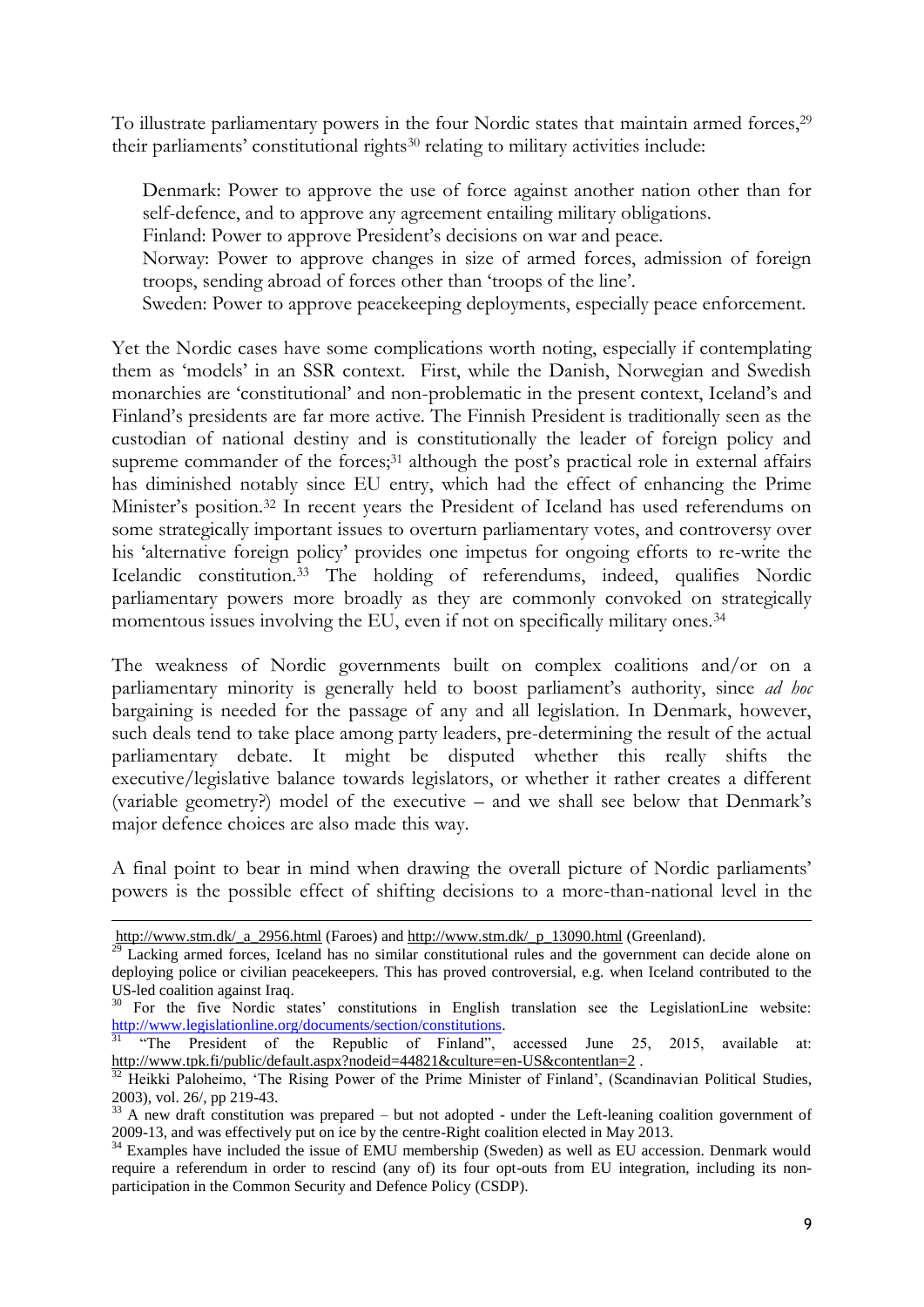context of multilateral organizations. Nordic Cooperation, as we have seen, does not go as far as this: the separate consent of all contributing countries would be needed, for instance, to deploy the joint Nordic Battle Group35 (and this may explain why it has never gone into action). Nor does NATO membership override the national prerogative for its three Nordic members, since national consent is also needed to activate the collective defence mechanism under the Washington Treaty's<sup>36</sup> Article 5. The European Union's supranational features do not (yet) extend to the realm of military defence, yet it does take decisions with potential life-and-death consequences when it launches overseas deployments using its member states' military and/or civilian personnel under the Common Security and Defence Policy (CSDP).37 Traditional framings of parliaments' war powers will by definition not cover actions of this new type, and it is left to member governments whether to extend existing mandatory/voluntary consultation procedures to cover them – and the equivalent NATO non-self-defence operations such as ISAF in Afghanistan. A study in 2007 found that at that time, barely half of the EU states' parliaments had been given consultation rights over such multilateral missions and very few – including those of Finland and Sweden – were allowed to discuss the matter before their governments agreed to contribute troops.38 Even when such arrangements exist, they are unlikely to cover missions using police or other non-military personnel.

Does a similar problem arise with regard to strategy documents adopted at more-thannational level? The stakes are clearly lower inasmuch as such documents are neither legally binding, nor do they directly trigger the use of force or other actions likely to affect national survival and values. Any follow-up measures will require separate executive decisions, usually in contexts that do trigger some kind of parliamentary control – for instance, any measures adopted by the EU on environmental, energy or health security (among others) will take a legislative form that is subject to both European Parliament and national scrutiny under the general procedures of EU governance. If taken seriously, however, the original documents should have an effect in setting the parameters for any national strategies subsequently adopted by the member states that have signed up to them, and should thus be of concern both to representative institutions and other national stakeholders. Within the limits of the present study, it has not been possible to check whether national parliaments have accordingly been allowed to debate such strategies before and/or after adoption; but one may hypothesize that national practices on this will vary as do the general scrutiny powers of the relevant institutions. In the UK, for example, the House of Lords carried out formal enquiries (after the fact) into

<sup>&</sup>lt;sup>35</sup> The Nordic Battle Group, including contingents from Finland, Norway, Sweden, the three Baltic States and Ireland, was formed in the framework of an EU initiative to create rapid response units for overseas missions, and has been ready for action since 2008.

<sup>36</sup> North Atlantic Treaty Organization, "Washington Treaty", signed 4 April 1949, available at: [http://www.nato.int/cps/en/natolive/topics\\_67656.htm.](http://www.nato.int/cps/en/natolive/topics_67656.htm) 

For background on CSDP see http://www.eeas.europa.eu/csdp/.

<sup>&</sup>lt;sup>38</sup> Hans Born et al. (2007), as note 2 above, p. iv; See also Ariella Huff, "Problems and Patterns in Parliamentary Scrutiny of the CFSP and CSDP" (OPAL Online Paper Series 14/2013), available at: <http://www.pademia.eu/wp-content/uploads/2014/02/14.pdf>.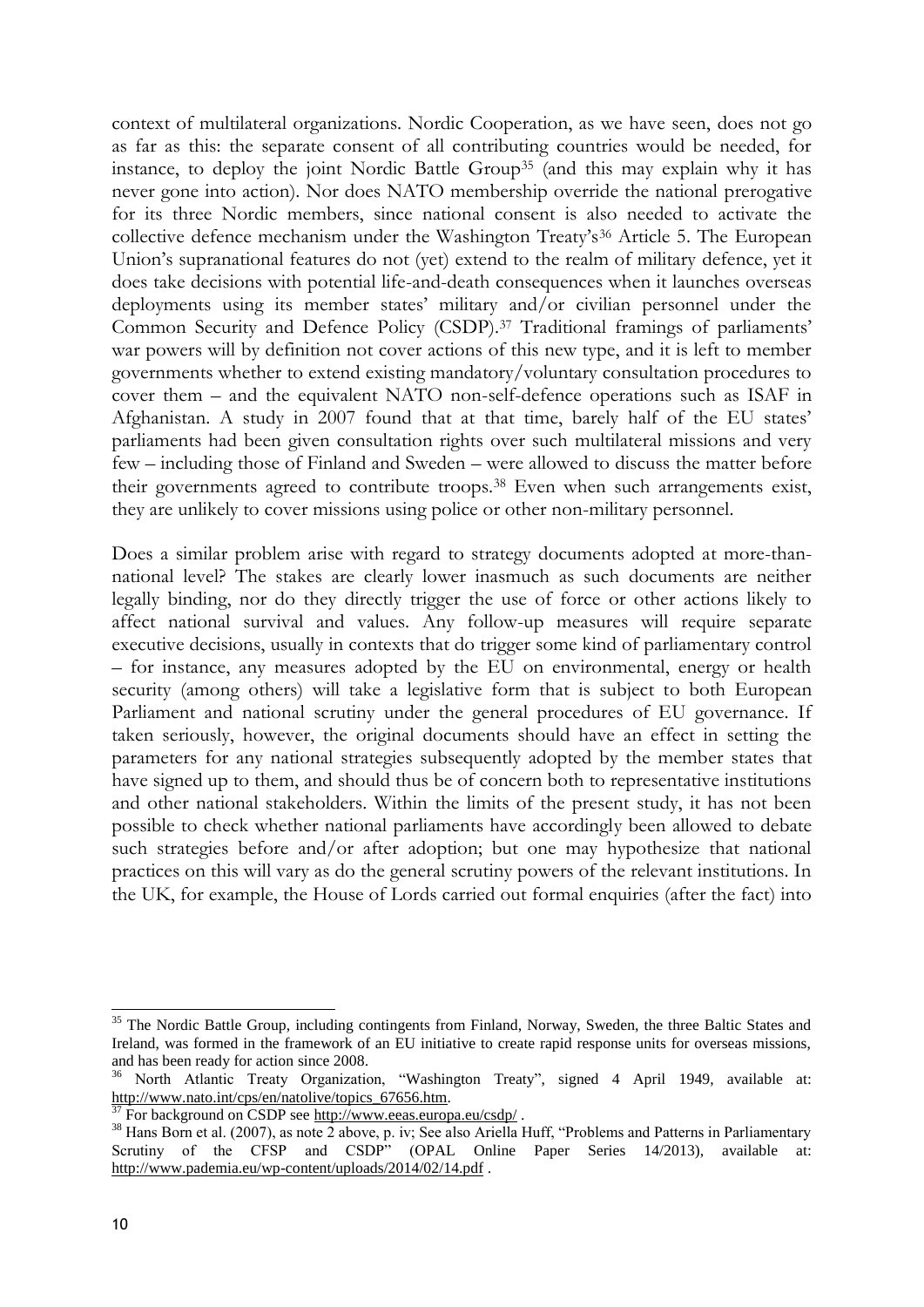both the 2008 review of the EU'S Security Strategy and the 2011 International Security Strategy,<sup>39</sup> but this is likely to reflect the upper end of the scale of parliamentary activism.

Meanwhile, the European Parliament's (EP's) ability to exercise control over the same transactions at EU level has developed only gradually as the EP's general interest in and competence for security and defence has strengthened. When the 2003 Security Strategy was adopted the EP did not yet have a Sub-Committee for Security and Defence. By 2008 it did, and not only took the chance to debate the up-dating of the Strategy but injected substantial views on the need to make security evaluations more realistic and to reinforce CSDP. The EP now expects an even higher degree of engagement in work done on the next EU Strategy, not least as the current High Representative for CFSP has promised greater parliamentary accountability in the work of herself and the European External Action Service.<sup>40</sup> Monitoring this development, and comparing it with the EU national parliaments' roles (past and present) vis-à-vis European-level strategy writing, would be a very apposite follow-up to the present study.<sup>41</sup>

# *4. Nordic strategies (or equivalents) and the role of parliaments*

The cases of the five countries are presented here in alphabetical order.

### **a) Denmark**

Greenland and the Faroes aside, Denmark's geography binds it more closely than other Nordics to the European continent, making Germany as much of a historic concern as Russia. Famously NATO-sceptic at times in the Cold War, in recent decades the Danes have become keen Alliance supporters and frequent followers in US-led actions, including Iraq.42 In the 1990s they led the lobby for bringing the Baltic States into NATO and preparing them for membership through tri-Baltic and Nordic-Baltic cooperation. With Baltic accession assured, Denmark could enjoy a new depth of strategic protection from the East; and it responded in 2004 with a Defence Agreement<sup>43</sup> that re-moulded its forces' tasks to concentrate more on overseas missions and internal support for the civil authorities than on old-style territorial defence. This remains the governing defence concept and it is one that assures close civil-military relations, while the Danish

[https://www.duo.uio.no/bitstream/handle/10852/23764/1/Saxi\\_MA\\_Thesis.pdf.](https://www.duo.uio.no/bitstream/handle/10852/23764/1/Saxi_MA_Thesis.pdf)

<sup>-</sup><sup>39</sup> See respectively, UK Parliament, *Adapting the EU's approach to today's security challenges— the Review of the 2003 European Security Strategy* (Lords European Union Committee, 2008), available at: <http://www.publications.parliament.uk/pa/ld200708/ldselect/ldeucom/190/190.pdf>; UK Parliament, , *EU Internal Security Strategy* (Lords Select Committee, 2012), available at:

[http://www.parliament.uk/business/committees/committees-a-z/lords-select/eu-home-affairs-sub-committee-f-](http://www.parliament.uk/business/committees/committees-a-z/lords-select/eu-home-affairs-sub-committee-f-/inquiries/eu-internal-security-strategy/) [/inquiries/eu-internal-security-strategy/.](http://www.parliament.uk/business/committees/committees-a-z/lords-select/eu-home-affairs-sub-committee-f-/inquiries/eu-internal-security-strategy/)

 $^{40}$  At her inaugural hearing in the European Parliament on 6 October 2014, Mme Mogherini explicitly promised to consult the Parliament *ex ante* on all 'new strategy documents, policy papers and mandates', available at: [http://ephearings2014.eu/post/99339258991/federica-mogherini-high-representative-of-the.](http://ephearings2014.eu/post/99339258991/federica-mogherini-high-representative-of-the)

<sup>&</sup>lt;sup>41</sup> To be fair, one should add that both NATO when preparing its 2010 Strategic Concept and the EU when preparing the above-mentioned Strategies carried out wider consultation processes including 'wise men''s studies, public hearings and academic seminars, in which parliamentarians could and did participate on a personal basis.

**<sup>42</sup>** Anders Wivel, "From Peacemaker to Warmonger? Explaining Denmark's Great Power Politics", (*Swiss Political Science Review,* 09/2013).

<sup>43</sup> Håkon Lunde Saxi, *Norwegian and Danish Defence Policy in the Post-Cold War Period: A Comparative Study*, (University of Oslo MA thesis, 2006), available at: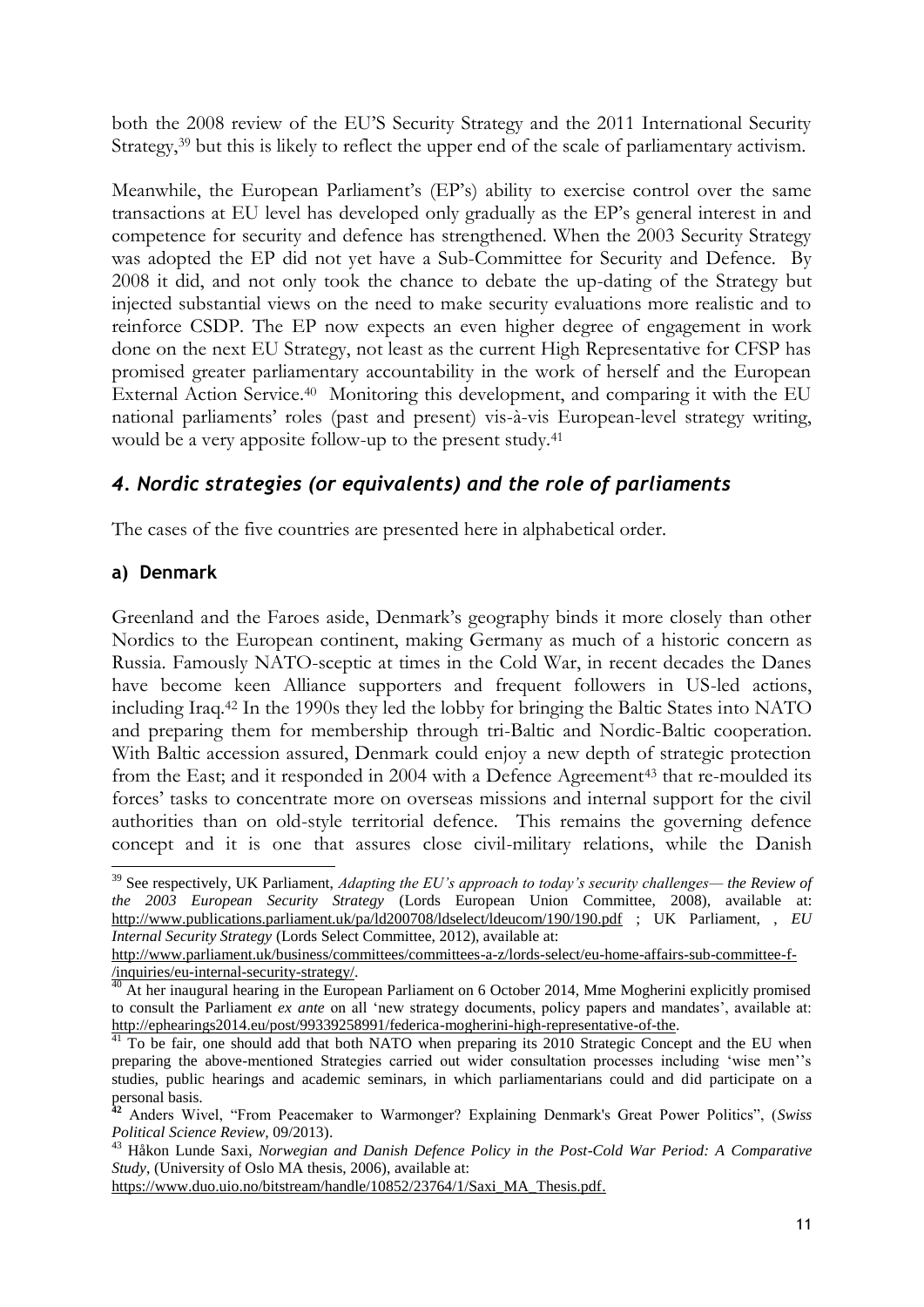authorities also draw extensively on contracted-out private sector services and support from volunteer bodies. Denmark's awareness of non-military threats has been raised in recent years notably by experience of extreme Islamic violence, giving it a more immediate concern than the other Nordics with (externally-rooted) terrorism and other security implications of immigration.

Danish strategy-making for national defence purposes - and for other functions of military forces – has a well-established tradition and will be the focus in what follows, but matters of purely internal security have thus far been treated separately as a responsibility of the Justice Ministry and other sectoral departments. A complication is that the Danish agency for coordinating responses to civil emergencies, DEMA,<sup>44</sup> comes under the management authority of the Defence Minister. While this facilitates the use of troops when required, the agency itself has a purely civilian character. Further, it is the *Foreign* Minister's responsibility to address parliament annually on Denmark's general security environment ('sikkerhedspolitisk redegørelse'**),** sometimes leading to a vote on approval of his/her report.<sup>45</sup>

The key instrument of Danish defence planning is the 4-yearly Defence Agreement made among all parties represented in parliament: the current version runs from 2013-17.46 Its preparation takes place outside parliament with varied inputs, sometimes including the summoning of a Defence Commission (combining officials and experts) to make a Defence Report on current issues, $47$  and/or reports requested from academic institutions or from individuals. NATO policy changes are an important trigger given Denmark's Atlanticist orientation. The draft Agreement is then discussed by the Defence Minister with all Party leaders until consensus is reached for its adoption in parliament. Annual defence budget levels are pre-set thereby, and should not need further parliamentary votes unless changes are forced, eg by general budget cuts.

Between times the concerned Ministries issue frequent documents called 'strategies', including one for each military mission abroad (example: 'The Afghanistan Plan 2013- 14'48), and several on generic issues like air policing for the Baltics, the Counter-Piracy Effort 2011-14, and 'Stabilisation Engagement' in weak states. These are all presented to parliament, which can decide whether to debate them but does not generally see a need to vote. By definition, none of them approaches the role of a comprehensive security strategy; and although officials have thought about the latter, it has so far been felt that

<sup>44</sup> "Forsvarsminsteriet Ministry of Defence", accessed June 25, 2015, available at: http://www.fmn.dk/eng/allabout/Pages/ResponsibilitiesoftheEmergencyManagementAgency.aspx.

The report for 2014 (in Danish) is at [http://www.ft.dk/samling/20131/redegoerelse/r7/1321850.pdf.](http://www.ft.dk/samling/20131/redegoerelse/r7/1321850.pdf)

<sup>46</sup> Official English translation at [http://www.fmn.dk/eng/allabout/Documents/TheDanishDefenceAgrement2013-](http://www.fmn.dk/eng/allabout/Documents/TheDanishDefenceAgrement2013-2017english-version.pdf) [2017english-version.pdf.](http://www.fmn.dk/eng/allabout/Documents/TheDanishDefenceAgrement2013-2017english-version.pdf)

 $47$  This step may also be requested by parliament itself and is seen i.a. as a way to 'manage' politically divisive questions.

<sup>&</sup>lt;sup>48</sup> Ministry of Foreign Affairs of Denmark and Danish Ministry of Defence, "The Afghanistan Plan 2013-2014: Towards full Afghan responsibility" (Denmark: The Ministry of Foreign Affairs, 2013), available at [http://afghanistan.um.dk/en/~/media/Afghanistan/AfghanistanPlanen\\_2013-14\\_UK\\_web.pdf](http://afghanistan.um.dk/en/~/media/Afghanistan/AfghanistanPlanen_2013-14_UK_web.pdf) .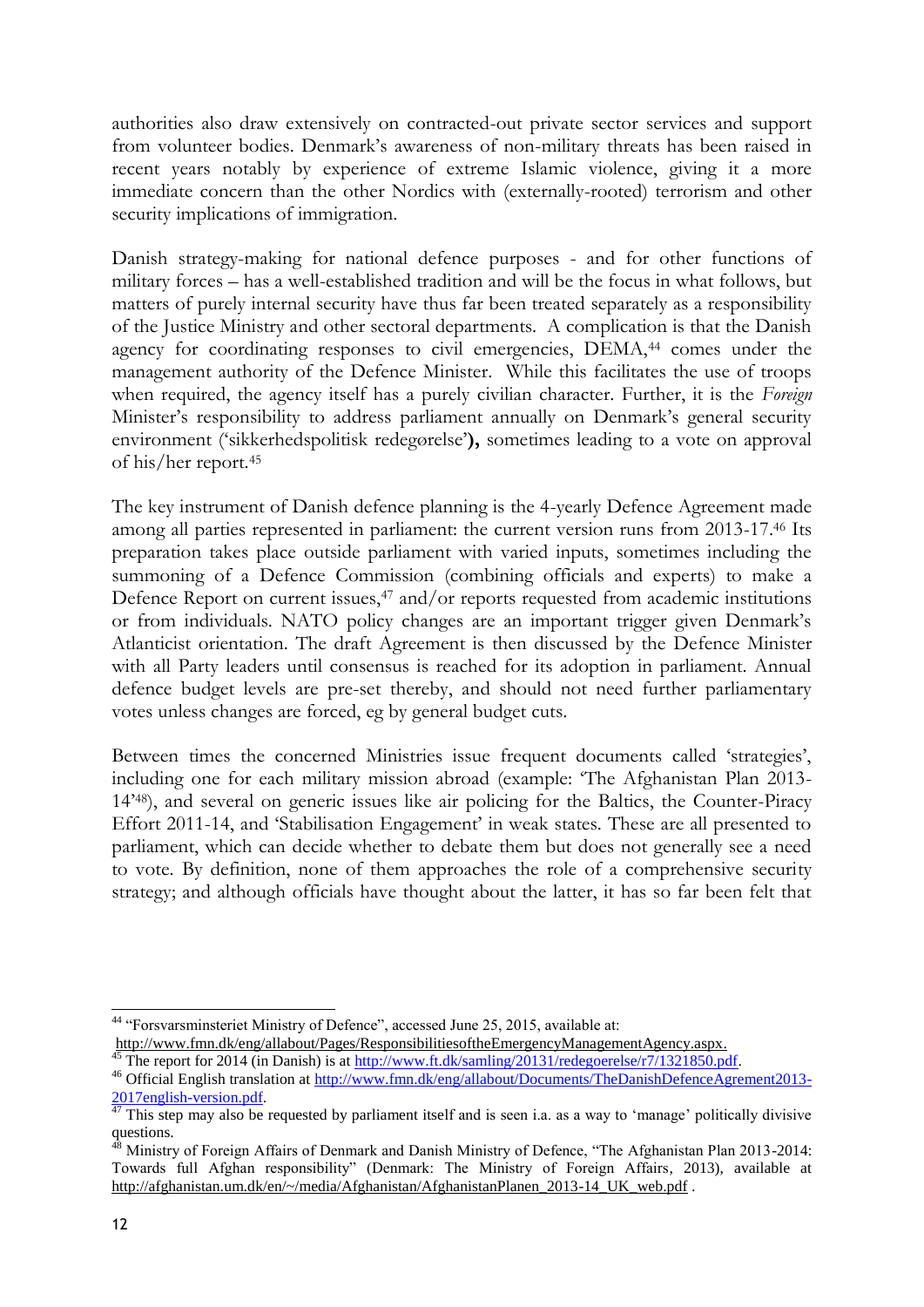existing procedures serve both the principle of departmental responsibility<sup>49</sup> and the need for flexibility.<sup>50</sup>

The limited scope for the Folketing as a whole, or indeed ordinary Party members, to revise defence decisions taken among Party leaders has so far been uncontroversial given the large cross-party consensus in this field.51 Parliamentarians have been more interested in procedures for approving missions abroad: the constitution only requires parliamentary assent in cases where use of force is expected, but the government has agreed to seek a prior vote in every case and a two-thirds majority for use-of-force decisions. Parliament also expects to approve major procurement choices, and its Defence Committee is active i.a. in visits and investigations abroad.

This Danish case provides an initial hint that (at least in an established democracy) a strong parliamentary role in defence does not necessarily imply the wish for a comprehensive national strategy – let alone, parliamentary control over it. So long as respective government actions in defence and in internal security are seen as wellmanaged and transparent, parliament itself may be a force for perpetuating traditional procedures that channel consultative procedures along distinct departmental lines..

## **b) Finland**

Finland is recognized as the most 'defence-minded' of the Nordic countries<sup>52</sup> and maintains the most participatory military model, with most young men still called up for national service; an extensive reserves system; and a philosophy of 'total defence' in time of war. The latter implies organizing all citizens to support the military effort, while in peace-time, military help is welcomed in cases like natural disasters and service failures. These long-standing notions mean that the military component of security is never seen in isolation, and it has been relatively easy for Finnish thinking to adapt to the multidimensionality of the modern 'societal' security concept. At human level, a National Defence Course<sup>53</sup> held several times annually to bring officers and officials together with business and social representatives (including MPs) helps ensure good civil-military relations.

Finland's 'Strategy for Securing the Functions Vital to Society', drafted through an interagency process led by the Defence Ministry and published in 2006,<sup>54</sup> was a milestone in articulating the resulting 'comprehensive' approach to national security. It brings out the complex interaction between 'hard' and 'soft' security and stresses the ability and

<sup>-</sup> $49$  This Nordic concept emphasizes the prior right of each ministry to take action in matters – including securityrelated actions – within its competence; and to answer to parliament accordingly.

<sup>&</sup>lt;sup>50</sup> Testimony from a senior defence official.

<sup>&</sup>lt;sup>51</sup> This paragraph draws i.a. on testimony from a well-placed parliamentary official.

<sup>&</sup>lt;sup>52</sup> Tarja Cronberg, "The will to defend: a Nordic divide over security and defence policy" in Alyson J.K.Bailes, Gunilla Herolf and Bengt Sundelius, *The Nordic Countries and European Security and Defence Policy* (Oxford: Oxford University Press, 2006).

<sup>&</sup>lt;sup>53</sup> The Finnish Defence Forces. "National Defence Course". Accessed June 25, 2015, available at: [http://www.puolustusvoimat.fi/wcm/EN+Puolustusvoimat.fi/Puolustusvoimat.fi+en/National+Defence+Univers](http://www.puolustusvoimat.fi/wcm/EN+Puolustusvoimat.fi/Puolustusvoimat.fi+en/National+Defence+University/Studies/National+Defence+Courses/National+Defence+Courses) [ity/Studies/National+Defence+Courses/National+Defence+Courses.](http://www.puolustusvoimat.fi/wcm/EN+Puolustusvoimat.fi/Puolustusvoimat.fi+en/National+Defence+University/Studies/National+Defence+Courses/National+Defence+Courses)

<sup>&</sup>lt;sup>4</sup> Finnish Government Resolution, "The Strtgey for Securing the Functions Vital to Society" (2006), available at: [http://www.defmin.fi/files/858/06\\_12\\_12\\_YETTS\\_\\_in\\_english.pdf.](http://www.defmin.fi/files/858/06_12_12_YETTS__in_english.pdf)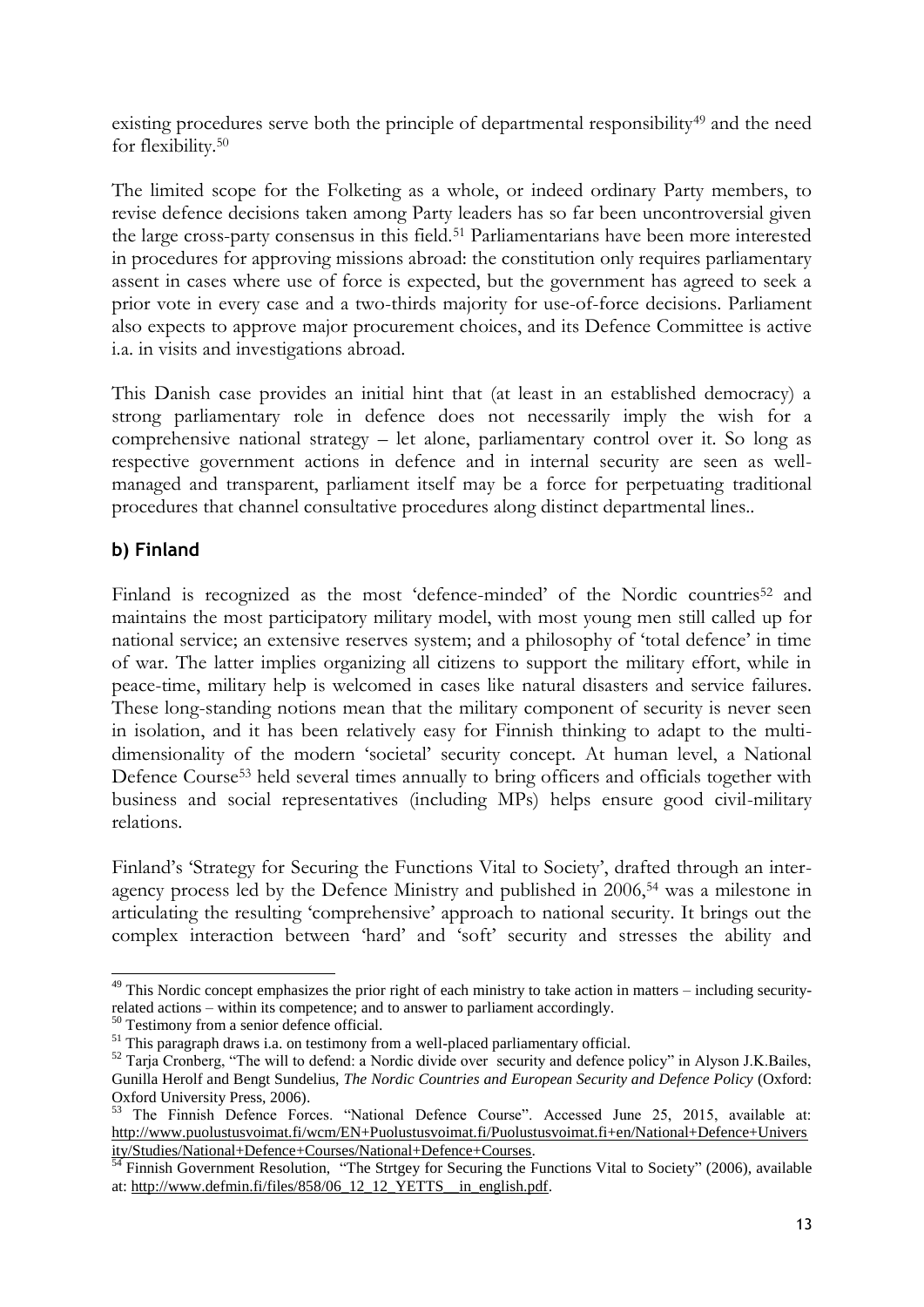responsibility of non-state actors to work for their own security in the national interest. The non-military dimensions it covers are internal security, the functioning of the economy and infrastructure, and the population's income security and capability to function; plus the need for 'psychological crisis tolerance'. Its findings were duly incorporated in the 2009 and 2012 versions of Finland's regularly published Security and Defence Policy Report ('Defence White Book'),<sup>55</sup> and reflected in several other official documents such as the Government Resolution of 2012 on Comprehensive Security<sup>56</sup> and a 2013 Resolution on Cyber Security Strategy.57 For implementation, a central interagency Security Committee holds responsibility for monitoring, planning, coordinating and executing the necessary measures across the board.<sup>58</sup>

The story of parliamentary involvement<sup>59</sup> shows a curious reversal of the increasing engagement one might expect. Finland's first-ever report covering both defence and security policy was actually produced, as early as 1971, by Parliament's Defence Committee; it recommended repeating the exercise five-yearly, and new versions appeared in 1976 and 1981. In the early 1980s, disagreement arose between the political Left and Right over whether adoption of such a document pre-determined all decisions mentioned in it, such as annual defence spending (which would resemble Danish practice), or whether parliament could still vote on key issues separately. In practice, the authority of the report-writing process declined as a result and the parliamentary groups responsible for the 1987 and 1991 versions had weaker titles like 'review' or 'consultative' groups. When a new series of comprehensive Reports on Finnish Security and Defence Policy was launched in 1995,<sup>60</sup> the drafting was done by a group of officials from the defence, foreign affairs, and finance (sometimes also interior) ministries with military representatives, chaired by a State Secretary from the PM's office.

Such reports are now expected at four-year intervals, coinciding with government terms. As usual with security 'strategies' they are political rather than legislative documents, but provide an important basis for political consensus and resource use, especially when policies need adaptation. Originally, they treated broader security issues and military matters separately and reviewed Finland's 'security' environment in the narrower traditional sense. Since the late 1990s, the approach has become a more integrated and balanced, multi-functional, and 'whole-of-government' one. Parliamentary handling is formal and thorough-going, starting with the submission of each report to the Foreign Affairs and Defence Committees. The latter forwards its written comments to the former which presents a full assessment, followed by a plenary debate and final adoption.

To date, the process has worked smoothly and the lack of major defence controversies or scandals confirms the traditional impression of broad cross-party consensus. The

<sup>&</sup>lt;sup>55</sup> Finish Ministry of Defence, "Finnish Security and Defence Policy 2009", Accessed June 26, 2015, available a[t http://www.defmin.fi/en/publications/finnish\\_security\\_and\\_defence\\_policy/2009.](http://www.defmin.fi/en/publications/finnish_security_and_defence_policy/2009)

<sup>56</sup>Ibid, in Finnish available at:

http://valtioneuvosto.fi/tiedostot/julkinen/periaatepaatokset/2012/kokonaisturvallisuus/fi.pdf.

Finnish Government Resolution 'Security strategy for Society', (2010), available at: [http://www.yhteiskunnanturvallisuus.fi/en/materials.](http://www.yhteiskunnanturvallisuus.fi/en/materials)

<sup>&</sup>lt;sup>58</sup> Unlike other Nordics, Finland has no specific executive agency for coordinating civil emergency response, but locates this function with the Ministry of Justice.

<sup>59</sup> Next two paragraphs based on information from a concerned official.

 $60$  For further information see [http://www.defmin.fi/en/publications/finnish\\_security\\_and\\_defence\\_policy](http://www.defmin.fi/en/publications/finnish_security_and_defence_policy) .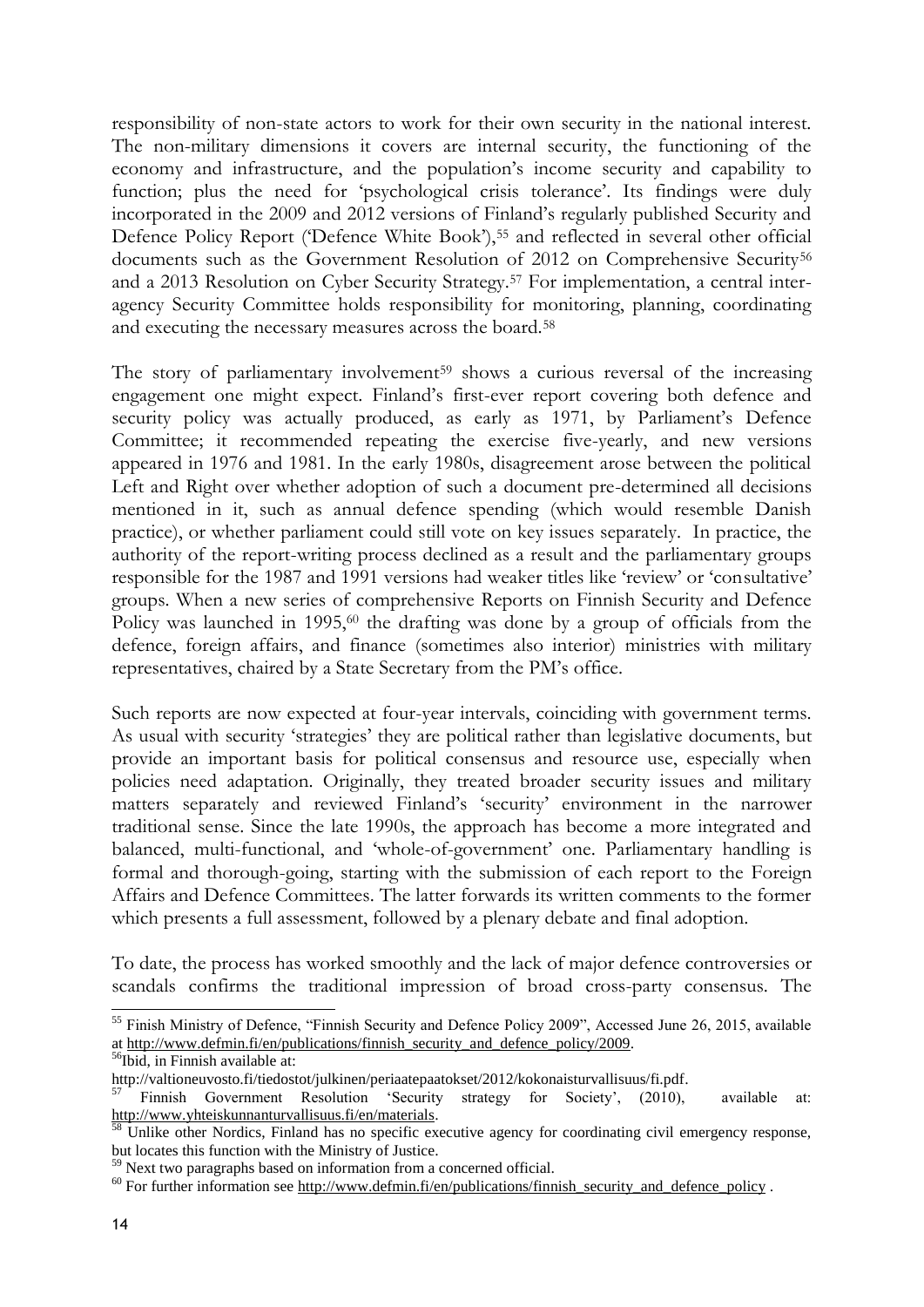relatively small variation in political attitudes helps explain why the leading role of official élites in drafting both military, and comprehensive, strategy documents has not – at least, recently - been questioned. Other reasons may include the increasingly complex and 'expert' demands of security analysis since Cold War days, and the need to consult other stakeholders such as business. The system will, however, be put to an interesting test under the new centre-right government elected in April 2015, which is headed by a nonprofessional politician and must tackle thorny issues over Russia and relations with NATO.

## **c) Iceland**

The development of an explicit Icelandic security policy was inhibited until very recently not only by the country's lack of armed forces and its strategic dependence on the US, but by sharply polarized domestic views on NATO membership and defence in general. The very word 'security' was anathema to some left-leaning sectors of opinion, and was rarely applied to such challenges as natural disasters, battling crime or preserving the environment.61 Change was triggered when the US unilaterally withdrew its forces from Iceland in 2006, and in 2008 the Foreign Minister mandated an independent commission to provide a comprehensive risk assessment for the country. Before it could report,62 the economic crash of autumn 2008 painfully confirmed how much damage could flow from non-military causes. The commission accordingly gave high prominence to economic and financial problems, and identified many further 'soft' security challenges from terrorism to cyber-attack and from nuclear safety to climate change. It did not allocate priorities or discuss funding, but did comment on a number of specific weaknesses and possible solutions.

Follow-up to these findings was delayed for two years – during which the government proposed a more specific 'Arctic strategy' and asked parliament to take the final decisions on its contents<sup>63</sup> – but in 2011, the Foreign Minister invited the Alþingi to develop principles for a comprehensive security strategy.64 MPs set up a cross-party working group for the purpose which took evidence from experts at home and abroad, supported by a secretariat from the Foreign Ministry. Its report was delayed by political distractions towards the end of the government's term and the election of a different coalition in May 2013, but in February 2014 the text was finally delivered to the Foreign Minister and published the next month.<sup>65</sup>

This parliamentary document reflected something of a political breakthrough as all parties endorsed it, with few caveats - such as the Left Greens disassociating themselves

<sup>1</sup> <sup>61</sup> *Stjórnmál og Stjórnsysla,* Alyson JK Bailes and Þröstur F Gylfason, '"Societal Security" and Iceland', (2008), available at:<http://skemman.is/handle/1946/9019>*.*

<sup>62</sup> *Risk Assessment for Iceland*, (2009), available at:

[http://www.mfa.is/media/Skyrslur/A\\_Risk\\_Assessment\\_for\\_Iceland\\_-\\_English\\_Summary.pdf.](http://www.mfa.is/media/Skyrslur/A_Risk_Assessment_for_Iceland_-_English_Summary.pdf)

<sup>63</sup> Ministry of Foreign Affairs, *Iceland's Arctic Policy* (2011), available at:

http://www.mfa.is/media/nordurlandaskrifstofa/A-Parliamentary-Resolution-on-ICE-Arctic-Policy-approved-

by-Althingi.pdf. No other Nordic state submitted its Arctic strategy for a similar parliamentary verdict.

<sup>&</sup>lt;sup>64</sup> The Alþingi was also asked to consider security governance arrangements, and whether Iceland should have an institute of security studies.

<sup>&</sup>lt;sup>65</sup> Report of the (parliamentary) working group on National Security Policy, February 2014 (unofficial English translation), at http://eeas.europa.eu/delegations/iceland/documents/press\_corner/20140324en.pdf.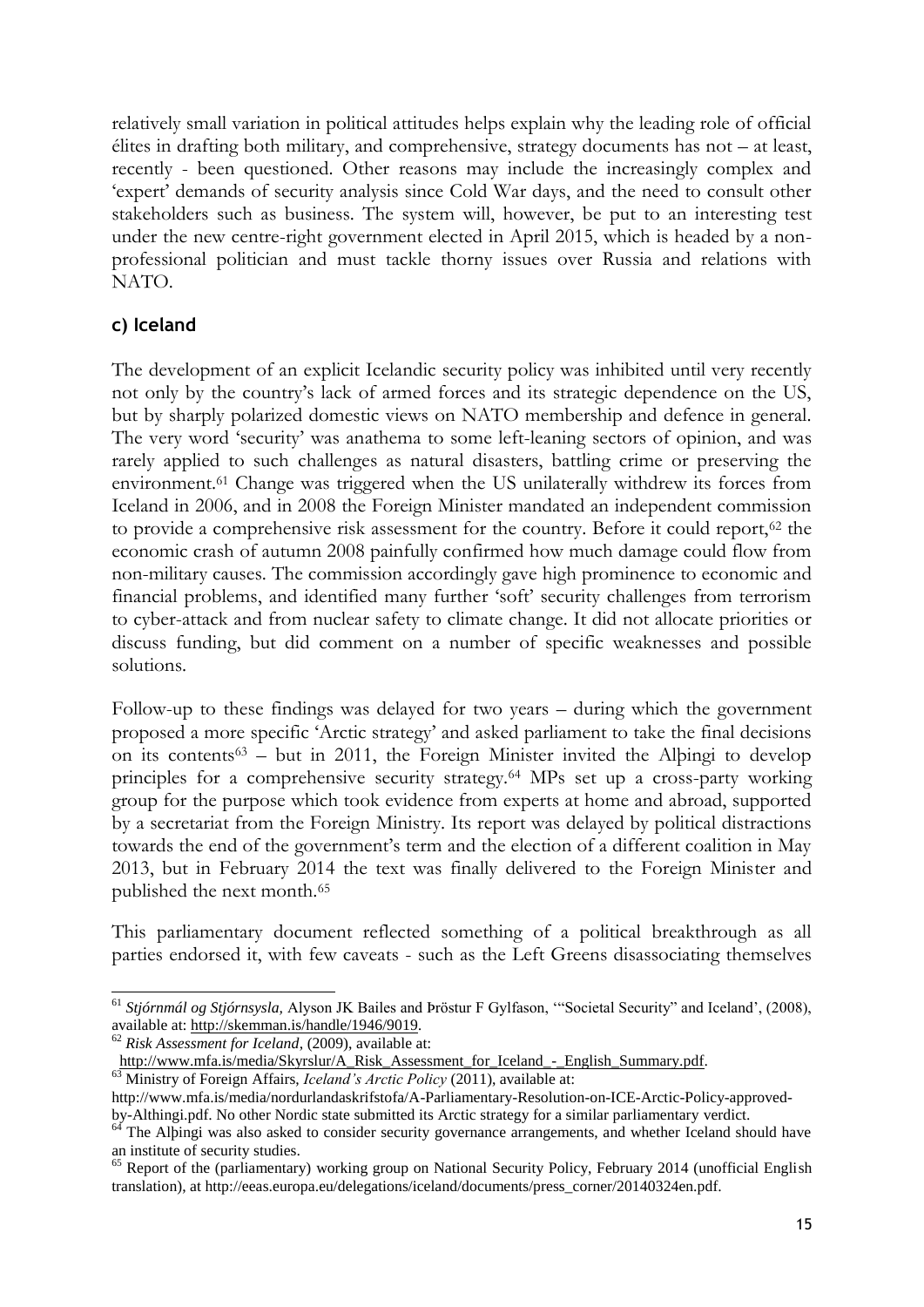from the mainstream support for NATO membership. It maintained the risk assessment's broad approach and rejected any hard divide between military and other issues, arguing that military help could be vital in civil emergencies. It prioritized the main challenges for Icelandic security, giving top place to civil security risks (accidents etc) resulting from new activity in the Arctic; cyber-threats and sabotage; and natural disasters. The report did not challenge existing government responsibilities but made sensible suggestions on coordination, emergency stocks, and the like. At conceptual level it applied the framework of 'societal security', thus – as already noted - bringing Icelandic discourse in line with other Nordic practice.

The government's response to this document needed to take account of a separate strategy for societal challenges being prepared by the Ministry of the Interior, and another ongoing study on cyber-security. A year passed before, in April 2015, the Foreign Minister sent back to parliament a draft of a document<sup>66</sup> to be adopted as the formal national security strategy, dependent on parliamentary approval. The new text maintains the broad-spectrum approach and the policy principles of the Alþingi's own report but includes some updates and nuances, notably a higher priority for the 'moderate' risk of terrorism in Iceland – which leaves 'military threats' alone in the lowest category of probability. Non-military threats are left to be dealt with in detail in a separate civil protection strategy but stronger central coordination of all security aspects is provided for through the National Security Council. The Alþingi was starting its deliberations on this text at the time of writing.

Iceland represents an extreme case of deference to parliament in the construction of national strategy. Its method, used both for the Arctic strategy of 2011 and the broader strategy-making process of 2011-15, has so far been emulated only by the Faroe Islands when producing their own Arctic strategy of 2013.<sup>67</sup> The probable explanation is that since Party differences (i.a. within the government coalition!) were the real obstacle to successful strategy-building, there was little point in officials' preparing a draft without first exploring how far these could be overcome. As it happened, giving parliament the lead – at a time when both hard and soft security challenges in the North were patent – produced the best results anyone could have hoped for. Arguably also, with no armed forces and very few official experts, there was no obvious better place to tackle the task. Finally, the test of the strategy's quality will lie not in its words but in the implementation, which faces potential obstacles including lack of funds, confusion and rivalry among institutions. One of Iceland's greatest challenges – strengthening economic and financial security – has meanwhile been largely side-stepped by the strategy process, not least because of its links with the poisoned chalice of the EU membership issue.<sup>68</sup>

#### **d) Norway**

National defence has been a force for unity across Norway's large and diverse territory since the country's independence in 1905, with its importance and prestige further

[http://www.government.fo/foreign-relations/the-faroe-islands-and-the-arctic/.](http://www.government.fo/foreign-relations/the-faroe-islands-and-the-arctic/)

<sup>66</sup> Text in Icelandic at http://www.althingi.is/altext/144/s/1169.html.

<sup>67</sup> The Faroe Islands, a nation in the Arctic', Faroese Government 2013, at

<sup>68</sup> Alyson JK Bailes and Kristmundur Þ. Ólafsson, 'Developments in Icelandic Security Policy' in *Stjórnmál og Stjórnsýsla* Vol. 10 no. 2 (2014), available at [http://www.irpa.is/article/view/1621.](http://www.irpa.is/article/view/1621)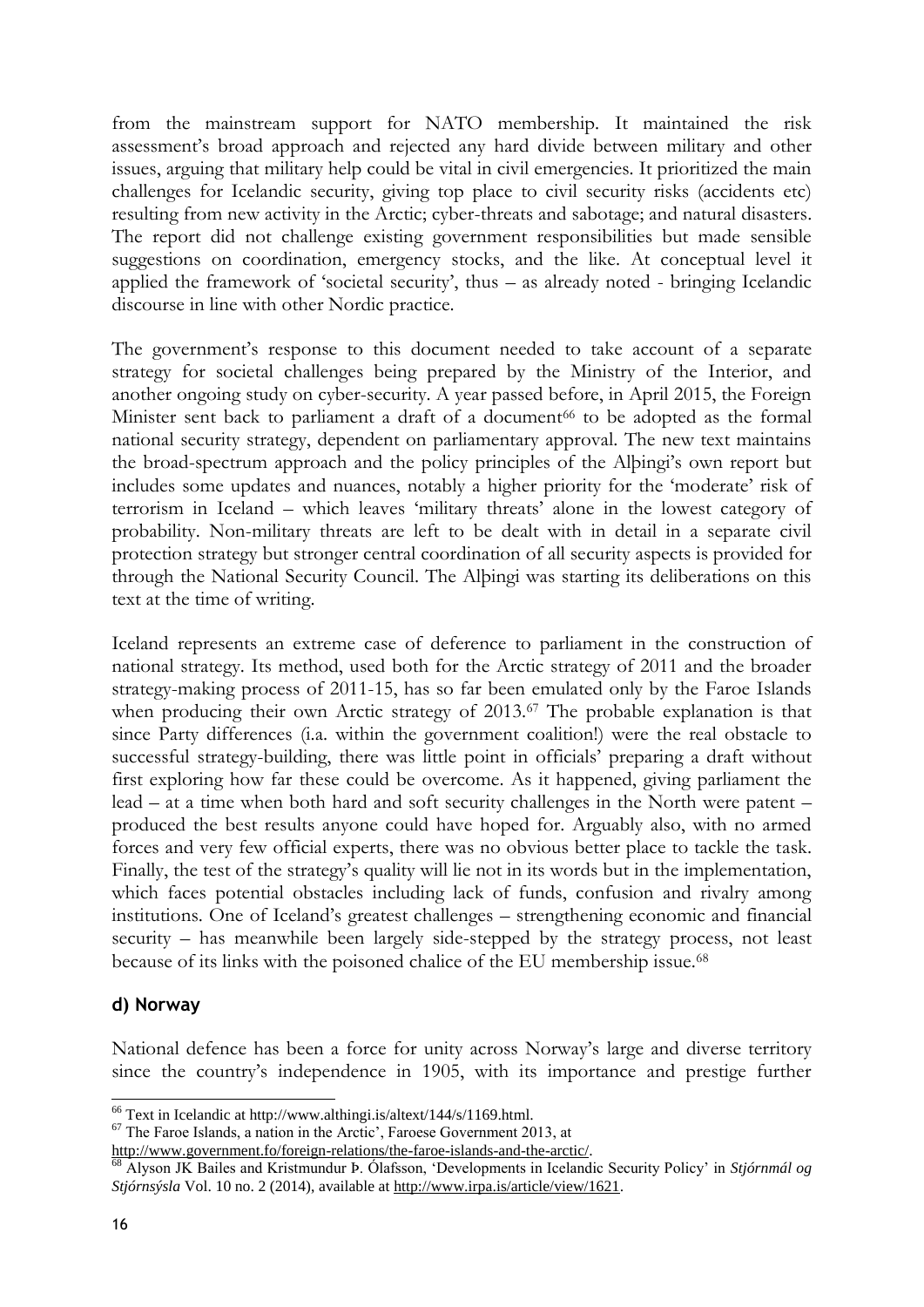boosted by wartime experiences. Conscription for national military service still applies in Norway and in 2013 parliament voted to extend it to women. Following a 'total defence' philosophy similar to Finland's, the military can give aid for civilian tasks and *vice versa*, in a legal framework updated in 2004. The sense of national vulnerability and interests is strongly shaped by the country's long coastline, its extensive Arctic territories, and its economic reliance on offshore oil and gas extraction. These at the same time make Russia the obvious threat – driving Norway's reliance on NATO and the US - and dictate efforts for stabilization and local cooperation with the Russians in peacetime. This duality is reflected in Norway's national strategy for the High North, published in 2006 when it became the first country with such a document.<sup>69</sup> The main challenge for Norwegian defence post-Cold War has been how to balance between such immanent territorial challenges, and international pressures to join in new-style overseas missions with unfamiliar rationales.70 Latest developments have, understandably, reinforced a swing back towards the former.

Norway's non-military security profile resembles Iceland's more than Denmark's, with frequent natural disasters and relatively little exposure (*pace* the Breivik incident) to international crime, terrorism, or internal unrest. The country's far-stretched communications and supply systems highlight the importance of what official documents call 'critical infrastructure and main public sector functions', and civil security preparations – headed by the Directorate of Civil Protection and Emergency Planning (DSB) under the Minister of Justice and Police<sup>71</sup> – are focused largely on emergencies in such fields. However, Norway's official security doctrine is a version of 'societal security' (samfunnssikkerhet) that extends more broadly over all relevant fields from health to traffic safety.<sup>72</sup>

In strategy making there is a clear division between 'hard' defence and related security analysis on the one hand, and the non-military 'societal' field where the Ministry of Justice leads. The explanatory document on civil-military cooperation, (Støtte og samarbeid – 'support and cooperation')<sup>73</sup> was jointly published by the defence and justice ministries. On the civil side, policy reports are produced *ad hoc* on relevant topics, including one on terrorberedsskap ('preparedness for terror') based on the work of the '22 July Commission'<sup>74</sup> following the Breivik case.

Procedures for parliamentary handling of defence strategy developments are in some ways more regular, in others more complex. At the core is a four-year defence planning cycle, under which an elaborate annual 'Proposition' is submitted to parliament by the

<sup>69</sup> *The Norwegian Government's High North Strategy*,( 2006), available

*at* [https://www.regjeringen.no/globalassets/upload/ud/vedlegg/strategien.pdf.](https://www.regjeringen.no/globalassets/upload/ud/vedlegg/strategien.pdf)

<sup>70</sup> Håkon Lunde Saxi, op.cit. in note 43 above.

 $^{71}$  For further information see: http://www.dsb.no/nn/toppmeny/English/

<sup>72</sup> Alyson JK Bailes, op,cit. in note 20 above.

<sup>73</sup> For further information text, available at:

https://www.regjeringen.no/globalassets/departementene/fd/dokumenter/rapporter-og-regelverk/fd\_stottesamarbeid web april.pdf.

 $\overline{74}$  English summary available at http://www.sintef.no/globalassets/project/nexus/01--report-22-july-gjorvcommision-summary\_english\_version.pdf.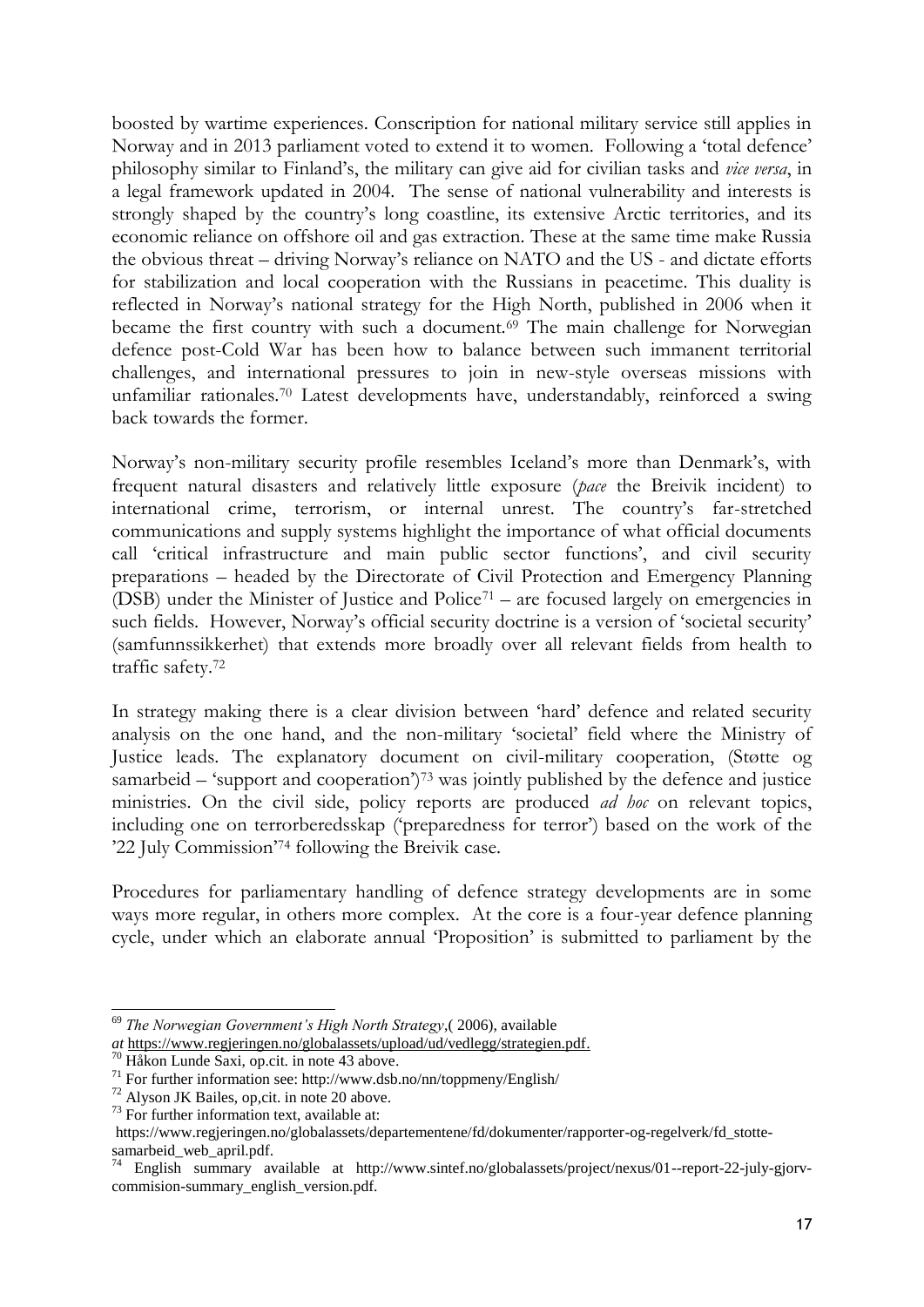Defence Ministry.75 This includes the defence budget estimates and often also legislative proposals, and both aspects have to be approved by parliament. As in Finland, committees play a role in preparing the plenary decisions. However, the ways in which strategy *development* are triggered are more various, not according parliament any special role and sometimes not including consultation. For instance, the Ministry's documents on a Strategic Concept for the Armed Forces (2004 and 2009) were not submitted to the Storting. An expert commission on defence policy, made up of various military and civilian stakeholders outside parliament, is consulted at need on changes in defence planning. *Ad hoc* commissions and consultative groups play important roles, such as the Willoch Commission looking at the new wider security spectrum in 1990, an expert group on defence in 2000, and a military group under the Chief of Defence which was tasked in early 2015 to advise on the next four-year planning period starting in 2017.76 As the latest example, an *ad hoc* group set up under Professor Rolf Tamnes, consisting largely of academics, produced an influential report in April 2015 calling for more focus on, and greater resources for, traditional home defence.<sup>77</sup>

In sum, therefore, while parliament has solid consultative rights – and comes even closer to decision-making when minority governments have to bargain with MPs over every detail - it cannot claim the kind of upstream role played earlier by its Finnish and lately by its Icelandic counterpart. Given the degree of cross-party consensus and popular understanding for successive defence and security adaptations, this has not thus far caused serious tension; the question of control over overseas missions (as in Denmark) has been more of a live issue for the Storting.

### **e) Sweden**

Sweden's two hundred years of neutrality – now termed non-allied status in war – have profoundly coloured its whole approach to security and defence. In Cold War times, the logic of independent defence drove Sweden to maintain a military effort similar to its neighbours'; but when the chance for relaxation arrived in the 1990s, a series of cuts began that have left this largest of Nordic nations with the numerically smallest forces today.<sup>78</sup> They are, however, exceptionally highly mechanized partly as a result of Sweden's own strong defence industry, and have continued to perform well in international peace missions.

While Sweden has actively developed and promoted 'softer' concepts like environmental or gender security, it faces particular obstacles in integrating the military and non-military elements of security thinking. First, there is a persistent reluctance to deploy the military on civil tasks at home, resulting from memories of a traumatic incident (killing of workers) at Ådalen in 1931. Secondly, Sweden's post-Cold War measures included

<sup>1</sup> <sup>75</sup> The Proposition for 2014 (in Norwegian) is availableat [https://www.regjeringen.no/nb/dokumenter/prop-1-s-](https://www.regjeringen.no/nb/dokumenter/prop-1-s-20132014/id739392/)[20132014/id739392/ .](https://www.regjeringen.no/nb/dokumenter/prop-1-s-20132014/id739392/)

 $76$  The Norway Post 'Minister of Defence: The military needs reforms in order to meet future challenges', accessed 21 January 2015 .

<sup>77</sup> Norwegian News in English, *Experts: "Increase defence spending"*, accessed 28 April 2015,available at <http://www.newsinenglish.no/2015/04/28/experts-increase-defense-spending/>.

The resulting vulnerabilities were exposed in a report commissioned from Ambassador Tomas Bertelman by the government in 2014: *International Defence Cooperation: Efficiency, Solidarity, Sovereignty, available at*  [http://www.icds.ee/fileadmin/media/icds.ee/failid/Bertelman2014.pdf.](http://www.icds.ee/fileadmin/media/icds.ee/failid/Bertelman2014.pdf)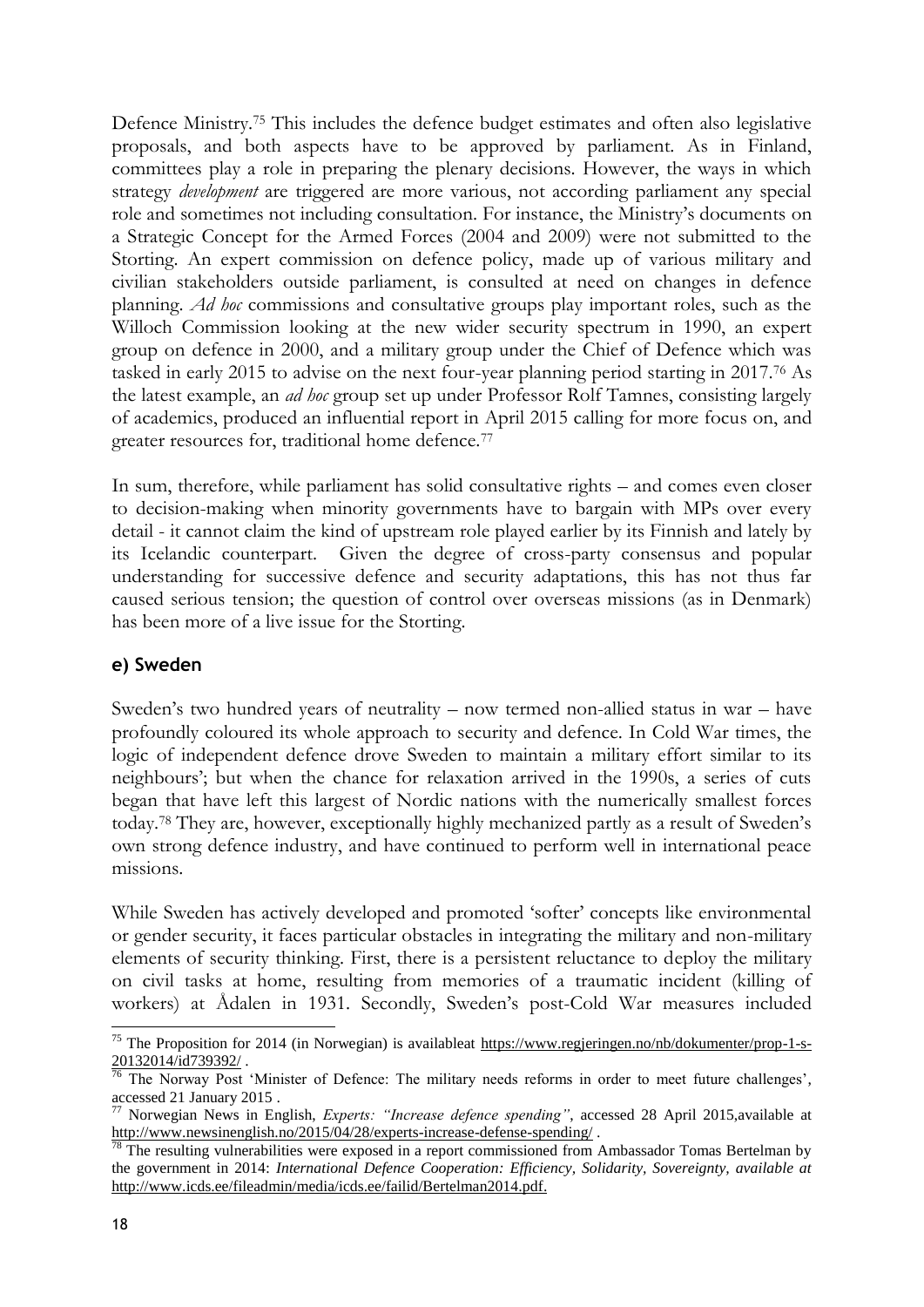dropping the concept of 'total defence' which had provided for military-civil interactions in a crisis; stopping work on civil defence; and disbanding most 'territorial' and reserve troops. Conscription ended in 2010 and well before that, had involved a shrinking proportion of young men as troop numbers fell. On the civilian side, security awareness is often low among ordinary Swedes who have been shielded both from war experiences, and from most forms of violence such as terrorism, organized crime, and civil disorder.

This lack of experience doubtless contributed to Sweden's hesitant response to its citizens' involvement in the Indian Ocean tsunami of 2004, leading eventually to the then foreign minister's dismissal. The system for handling non-military emergencies was then strengthened by combining the former rescue services and coordination centre in the Civil Contingencies Bureau,  $MSB<sup>79</sup> - at that time, ironically, situated under the Defense$ Ministry – and creating a new staff within the Prime Minister's office. The MSB operates under a doctrine of societal security (samhällssäkerhet), and Sweden has actively promoted both operational Nordic cooperation (see the 'Haga' reference above) and joint Nordic research in that field.80 Compared with other Nordics, however, Sweden devolves more responsibility for civil security to local authorities, and is cautious in sharing tasks with voluntary organizations and the private sector.

Sweden's strategy forming has traditionally focused on national defence within a broader external security environment. It makes use of an extra-parliamentary Defence Commission (DC) first launched in 1995 that convenes whenever the government requests a new analysis. Serviced by the Defence Ministry, the DC combines officers, officials and current MPs and draws on expert advice; its last report (taking account of the Ukraine crisis) was presented in May 2014.81 Based on DC findings, the government tables a 'Defence Resolution' in parliament every five years that covers force development, resource planning, and any changes in policy such as the 'solidarity' commitment whereby Sweden in 2009 offered its neighbours support against military attack.<sup>82</sup> Each Resolution needs parliament's approval and the Riksdag can and does reject specific details if wished. The last Resolution enacted in March 2010 had the title 'A functional defence': it shifted the focus from territorial defence towards new tasks, and hailed the flexibility of Sweden's trimmed-down forces.<sup>83</sup>

This procedure has served the government's purpose of building broad political consensus and marginalizing dissent before seeking parliamentary votes. It has, however, sometimes caused bad feeling between the DC and parliament's own committees. Further, although DC reports and government documents since the 2000s have drawn attention to broader security challenges such as climate change, cyber-attack and civil emergencies, the Defence Resolutions do not govern internal security decisions and there is no overall civil-military plan.84 By 2014, officials were debating whether a more

 $79$  For further information see http://www.msb.se

<sup>80</sup> Bailes and Sandö, op.cit in note 23 above.

<sup>81</sup> Swedish Government, *Defence Commission presents its defence policy report*, available at http://www.government.se/sb/d/18638/a/240432.

<sup>&</sup>lt;sup>82</sup> Bailes and Sandö, as note 23 above.

<sup>83</sup> Summary in English at http://www.government.se/sb/d/574/a/137705.

<sup>&</sup>lt;sup>84</sup> In 2005 the DC produced a 'Strategy for Sweden's security' (http://www.regeringen.se/sb/d/108/a/56226) that by its title, might recall the comprehensive Finnish and Icelandic documents. In fact it was driven by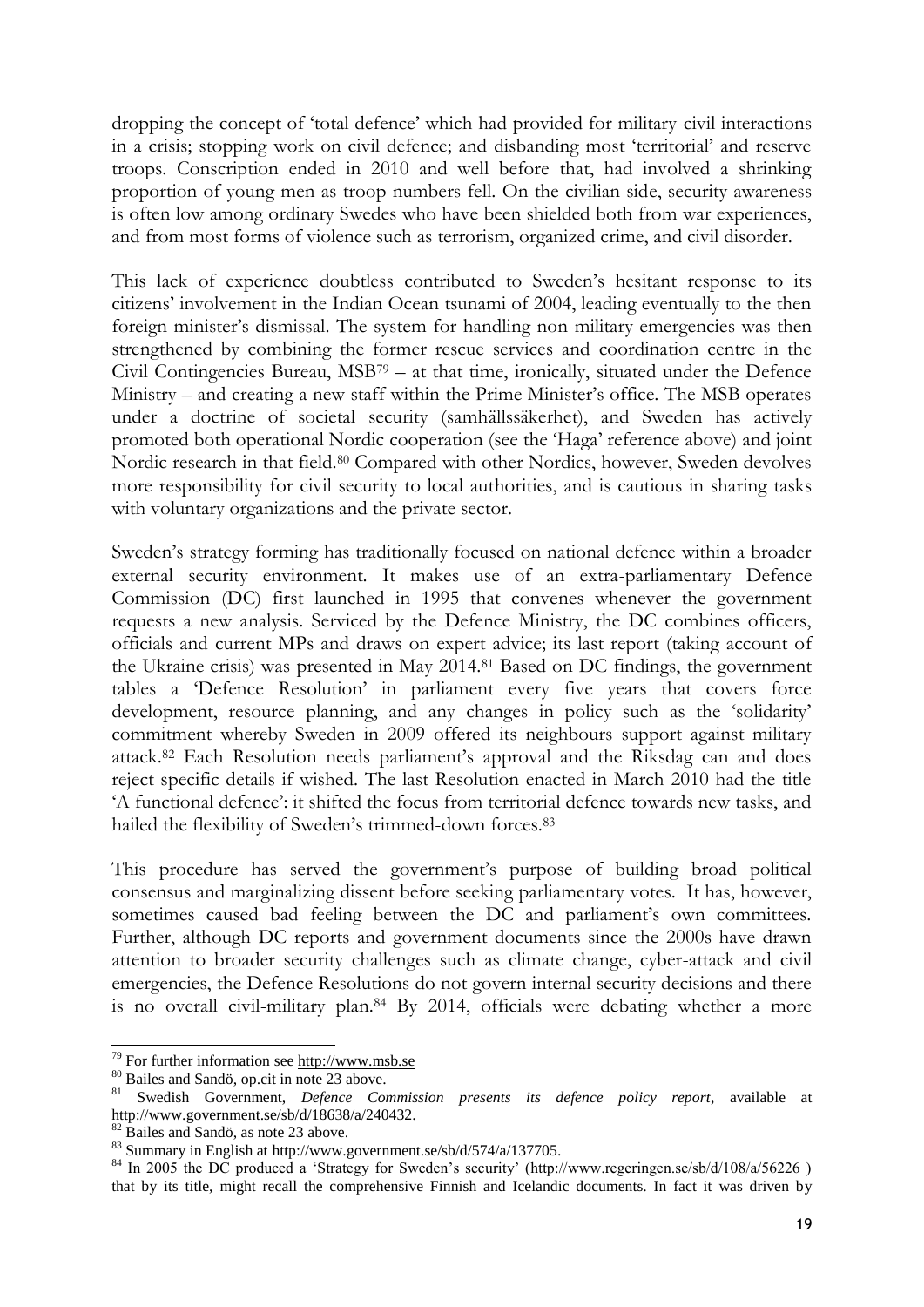prescriptive five-year defence planning process (which existed in the Cold War) should be revived; whether the DC should become a Security Commission; and more.

Subsequent events have challenged and shaken Swedish practice more profoundly. The September 2014 general election produced a minority Left-leaning government, which decided *inter alia* to move the MSB under the authority of the Minister of Justice (coheading the Ministry of the Interior). Russian actions in Ukraine and heightened tensions in Northern Europe, combined with the exposure of gaps in Swedish defence, have stepped up the pressure for a fundamental re-think of national security. In April 2015 the government duly announced an increase in future defence funding.85 It has also committed itself to draft Sweden's first-ever national security strategy in the Finnish or Icelandic sense, i.e. one integrating the full spectrum of hard and soft security. Options for reviving civil defence and reintroducing reservist service will be considered in the process. While details of the process were unclear at the time of writing, the Defence Commission – with representatives of all Parties - will again be the deliberative instrument.

## **5. In conclusion**

The variations revealed above in Nordic practice on national strategy and parliamentary involvement should, first of all, banish any illusion that there is a clear Nordic 'model'. Rather, Northern European behaviour reflects an above-average attachment to national particularities, bolstered not last by the high awareness of and attachment to these nations' respective constitutions and customs, and hardly challenged by the loose and flexible culture of Nordic Cooperation.

Secondly, Nordic policy-makers' acceptance of a broad security spectrum, and their espousal of corresponding 'societal' or 'comprehensive' concepts of security, do not necessarily produce an integrated civil/military, external/internal vision at the level of concrete strategy drafting and execution. Denmark and Norway still have largely militaryfocused strategies and Sweden is only now seeking to move on from that approach, while facing perhaps the region's greatest challenges in policy adjustment. However, it is significant that three out of the five states now have or are planning 'normal' comprehensive strategies, for proximate reasons that vary widely, but all influenced by specific policy shocks as well as changes in their regional environment. This suggests that the concept of a multi-functional strategy is not merely artificial or an 'educational' device imposed on weaker states: even well-governed states with no obvious democratic abuses within their security systems may come independently to see the need for it.

Thirdly, parliamentary involvement varies along a different axis, with Iceland (the weakest defence actor) putting parliament in full control; Finland and Norway following a consultation model; and Denmark and Sweden using some mechanisms that could be deemed para-parliamentary. Since all five parliaments enjoy a relatively high level of

-

tsunami lessons and argued for the changes subseqently made in the emergency reponse apparatus, as reported above.

<sup>&</sup>lt;sup>85</sup> Yahoo News , 'Sweden raises defence budget amidst Russia concerns', Accessed 17 April 2015, available at [http://news.yahoo.com/sweden-raises-defence-budget-amid-russia-concerns-185341647.html.](http://news.yahoo.com/sweden-raises-defence-budget-amid-russia-concerns-185341647.html)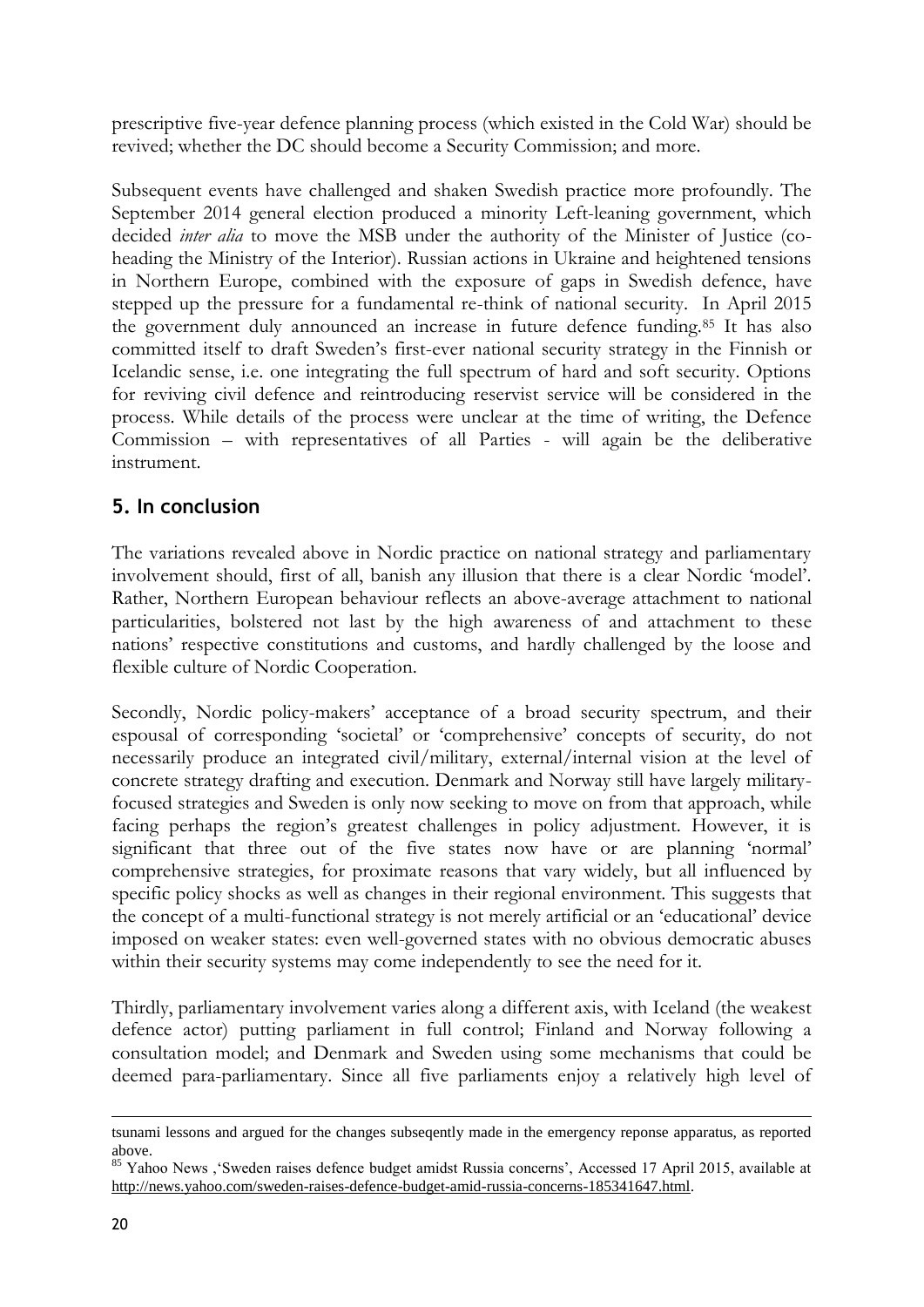powers and prestige by international standards, this tends to confirm the thesis that the level and direction of parliamentary activism depends on all three of the A's: *attitude* as well as authority and ability.<sup>86</sup> Those parliaments that are willing to wait for a 'downstream' policy approval role on general policy documents may be influenced by a sense that nothing will go too far wrong, given the underlying consensus, the quality of official élites, and perhaps the corrective effect of usually having several parties in government. They may trust in their control over the budget as giving sufficient leverage at the final stage. Further, and not unreasonably, they may feel that a document as general as a defence and/or security strategy invokes such wide national interests that democratic control is best practiced in the early stages by a diverse and flexible consultative system, including extra-parliamentary commissions and/or independent expert studies.

One lesson this suggests is that any assessment of parliamentary powers in defence and security should look both closely and widely, scrutinizing all security-related decision processes, and assessing parliament's role against a broader background of political practice and culture. Parliamentary scrutiny – in this as in other fields – may, for instance, be nominal if a prior inter-Party deal has been struck. Its importance also depends on how well (seriously, responsibly, boldly) the parliamentarians use their powers, which is in turn affected by practical issues such as committees' access to funds and expert support, but also by competition from more salient and 'sexy' issues. Last and not least, whether the result is an effective or ineffective national security policy - and a strong or weak national consensus for executing it - depends on many other factors ranging from presidential powers, and the quality of national diplomacy and officialdom, to broader system features such as historical legacies, popular mind-sets, public-private role-sharing and civil-military interaction.

When considering the implications for future SSR work, two further conclusions might be drawn. First, would-be emulators would be wise to note the gap between what the Nordics preach and what they practise, and to reflect on the factors that – even in this advanced democratic context - push towards an idiosyncratic solution for each nation. Secondly, while a parliamentary role is important both in principle and practice for producing (or updating) an appropriate and effective national security strategy, it needs to be understood as just one part of a wider process of democratic control, transparency and quality assurance. To over-emphasize or over-rely upon it would be both simplistic and unwise.

Last and not least, by focusing on the relatively recent phenomenon of security strategy writing, this case-study may have helped to highlight the importance of keeping parliamentary powers under review and finding ways to adapt them to new national and international realities. The need to expand the scope, and/or update the modalities, of parliament's overview of security policy could arise (for instance) from new technological developments such as the use of drones and robotics, social media and genetic manipulation, or from unfamiliar risks arising in non-defence fields of governance. It is also, however, triggered by changes in the place and level at which relevant decision-

<sup>86</sup> For more on the three A's: Hans Born and Heiner Hänggi, DCAF Policy Paper no. 7:*The Use of Force under International Auspices: Strengthening Parliamentary Accountability*, (Geneva:, 2005).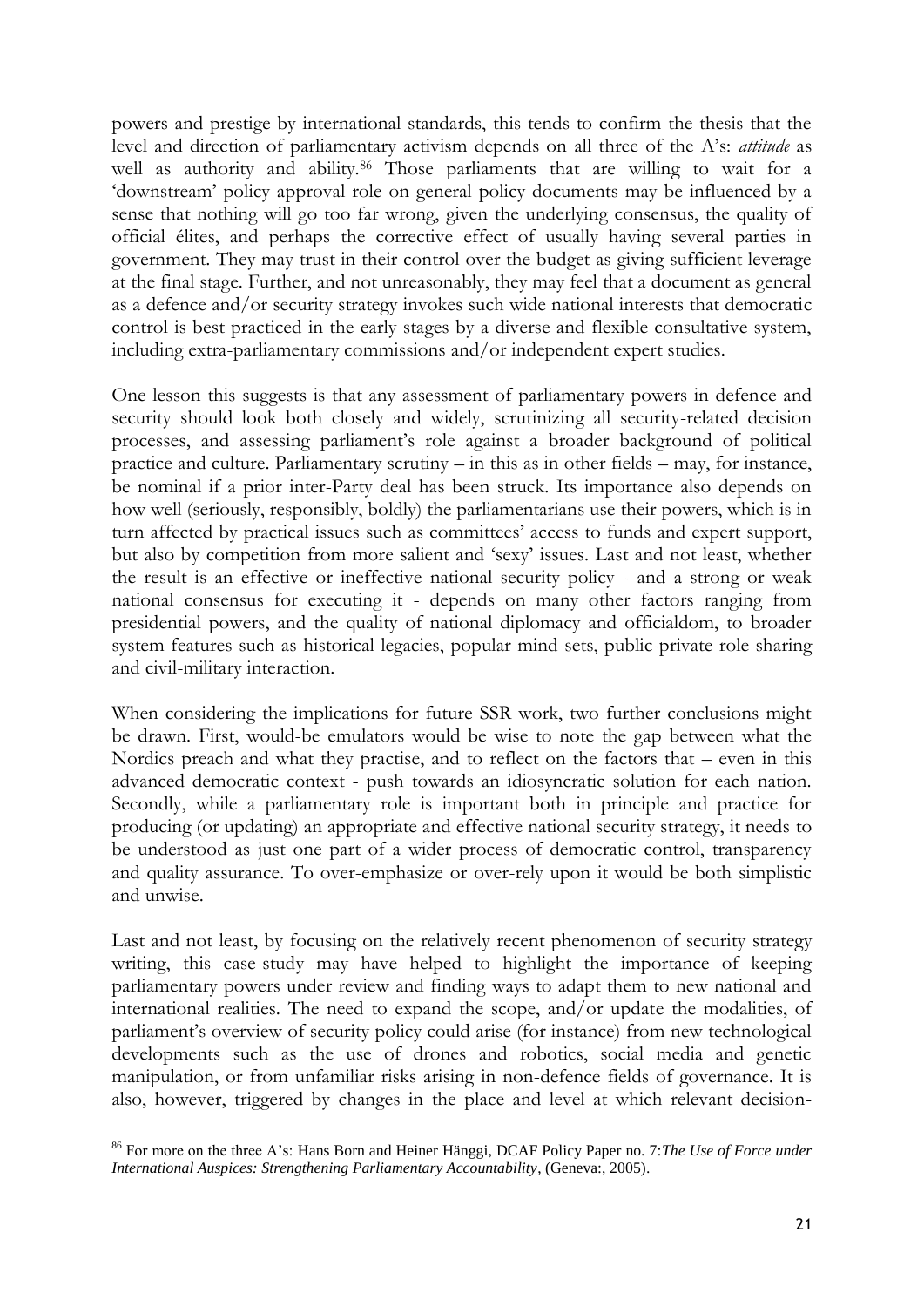taking occurs: whether as a result of sub-national devolution, privatization, or transfers of sovereignty to more-than-national entities. The shift in 'ownership' of overseas defence missions – as argued above – already provides a case where many national parliaments have lost elements of control that have not (yet) been fully re-provided at other levels. The 'internationalization' of broader security strategies would be an easily foreseeable parallel trend, and indeed has already gone some way with the growing political investment made in EU and NATO strategy documents, the burgeoning Nordic security cooperation, and plans for a joint West Nordic Arctic strategy among others. If this is to continue - and such clubbing together is a natural reaction at times of enhanced threat awareness like the present – those parliaments that have so far been relaxed about their role in strategy-making may have to wake up to the serious interests that might be compromised if their country enters such processes without having clearly defined, *and*  democratically debated, its own strategic goals and normative bottom lines.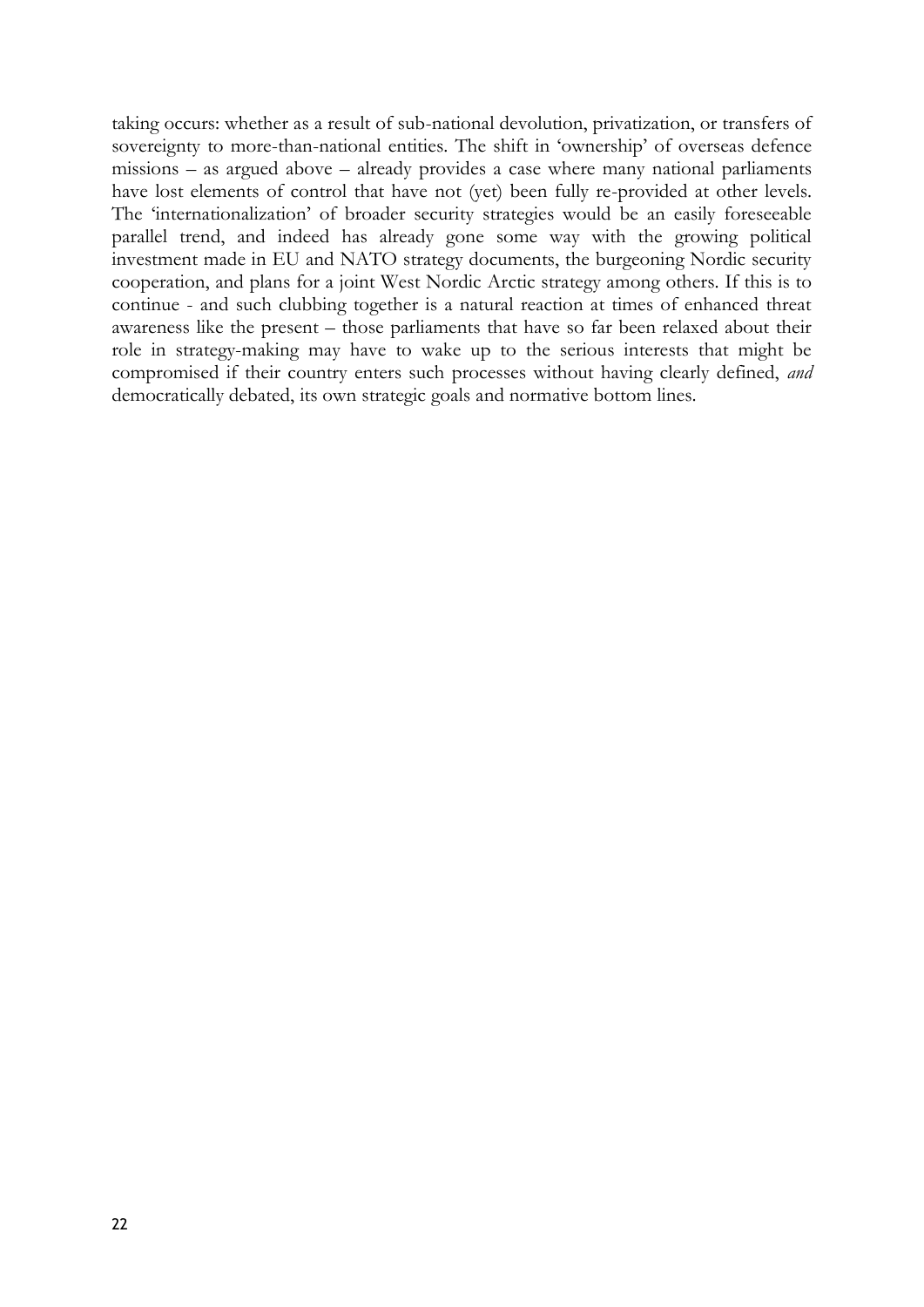#### **6. Bibliography**

Aftenposten. "Russian aggression: Nordic states extend military cooperation', 9 April 2015, at [http://www.aftenposten.no/nyheter/uriks/Russian-aggression-Nordic-states](http://www.aftenposten.no/nyheter/uriks/Russian-aggression-Nordic-states-extend-their-military-cooperation-7975109.html)[extend-their-military-cooperation-7975109.html](http://www.aftenposten.no/nyheter/uriks/Russian-aggression-Nordic-states-extend-their-military-cooperation-7975109.html)

Arter, David (1984), *The Nordic Parliaments,* London: St. Martin's Press

Bailes, Alyson JK and Gylfason, Þröstur F. (2008), '"Societal Security" and Iceland', *Stjórnmál og Stjórnsysla* June 2008, at *http://skemman.is/handle/1946/9019*

Bailes, Alyson JK (2009), *Does a Small State need a Strategy?*, Reykjavik: Centre for Small State Studies Occasional Paper, at http://ams.hi.is/wpcontent/uploads/old/Bailes\_Final%20wh.pdf

Bailes, Alyson JK (2014), 'Societal Security and Small States' in Clive Archer, Alyson JK Bailes and Anders Wivel (eds.), *Small States and International Security: Europe and beyond,* London: Routledge, pp.66-79

Bailes, Alyson JK and Sandö, Carolina (2014)*, Nordic Cooperation in Civil Security: The Haga process 2009-2014*, Stockholm: Swedish Defence Research Institute, at [http://www.foi.se/en/Top-menu/Pressroom/News/2014/New-study-of-Nordic](http://www.foi.se/en/Top-menu/Pressroom/News/2014/New-study-of-Nordic-cooperation-on-civil-security-/)[cooperation-on-civil-security-/](http://www.foi.se/en/Top-menu/Pressroom/News/2014/New-study-of-Nordic-cooperation-on-civil-security-/)

Bailes, Alyson JK and Ólafsson, Kristmundur Þ. (2014), 'Developments in Icelandic Security Policy' in *Stjórnmál og Stjórnsýsla* Vol. 10 no. 2 (December 2014), at <http://www.irpa.is/article/view/1621>

'Bertelman Report' ( Sweden, 2014), *International Defence Cooperation: Efficiency, Solidarity, Sovereignty, available at*  <http://www.icds.ee/fileadmin/media/icds.ee/failid/Bertelman2014.pdf>

Born, Hans, Fluri, Phillip and Johnsson, Anders (2003), *Parliamentary Oversight of the Security Sector*, Geneva: Geneva Centre for Democratic Control of Armed Forces (DCAF), text at [http://www.dcaf.ch/Publications/Parliamentary-Oversight-of-the-Security-](http://www.dcaf.ch/Publications/Parliamentary-Oversight-of-the-Security-Sector)[SectorB](http://www.dcaf.ch/Publications/Parliamentary-Oversight-of-the-Security-Sector)orn,

Born, Hans and Hänggi, Heiner (2005), *The Use of Force under International Auspices: Strengthening Parliamentary Accountability*, Geneva: DCAF Policy Paper no. 7

Born, Hans, Johnson, Loch K. and Leigh, Ian (2005), *Who's Watching the Spies?,* Washington: Potomac Books

Born, Hans et al (2007), *Parliamentary oversight of civilian and military ESDP missions: The European and national levels*, Brussels: European Parliament, at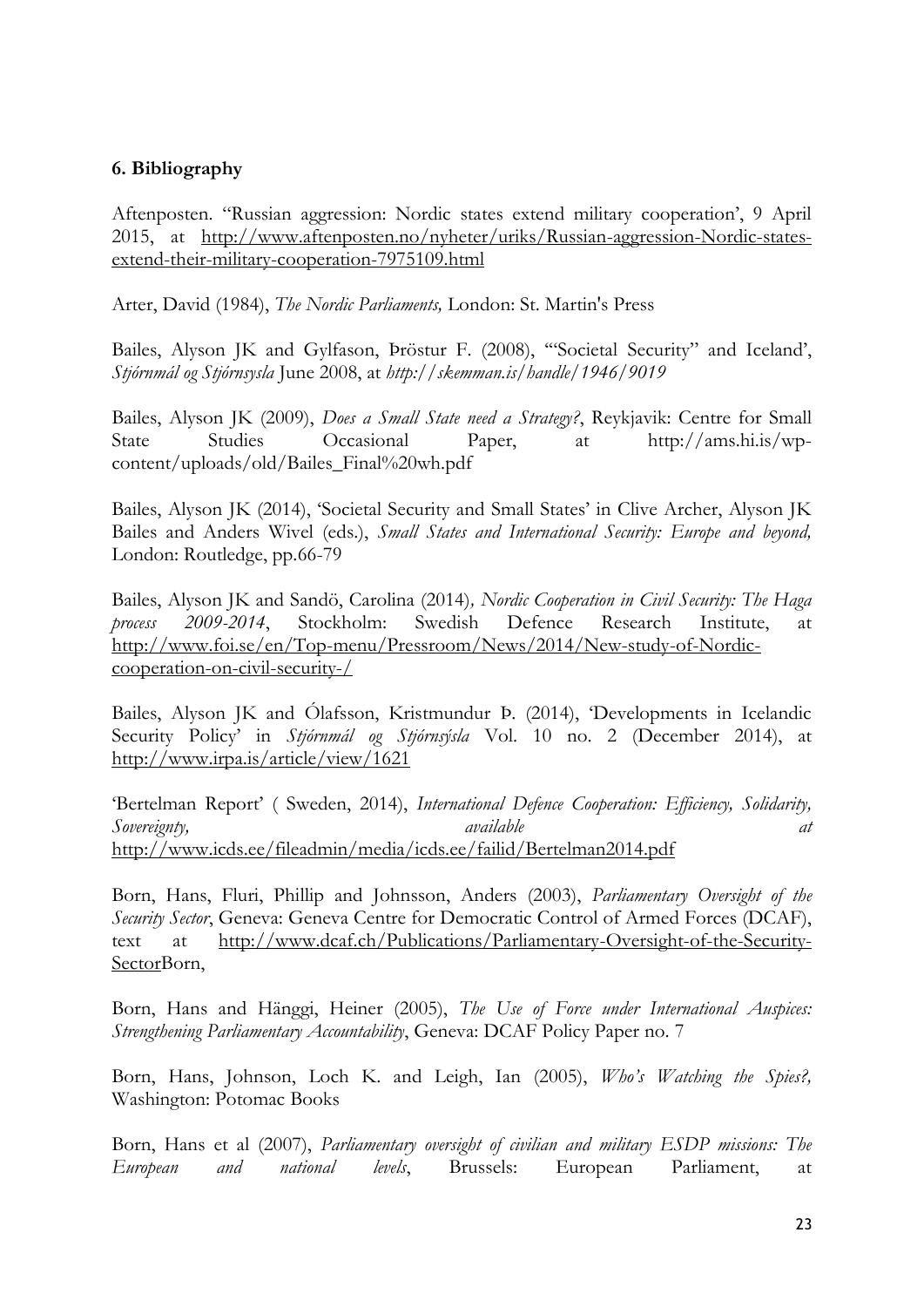[http://www.europarl.europa.eu/meetdocs/2004\\_2009/documents/dv/pe348610\\_/PE3](http://www.europarl.europa.eu/meetdocs/2004_2009/documents/dv/pe348610_/PE348610_en.pdf) [48610\\_en.pdf](http://www.europarl.europa.eu/meetdocs/2004_2009/documents/dv/pe348610_/PE348610_en.pdf)

Buzan, Barry (2007), *Peoples, States and Fear*, Brussels: ECPR Press (2nd edition)

Cronberg, Tarja (2006), 'The will to defend: a Nordic divide over security and defence policy' in Alyson J.K.Bailes, Gunilla Herolf and Bengt Sundelius, *The Nordic Countries and European Security and Defence Policy*, Oxford: Oxford University Press

Damgaard, Erik (ed.) (1990), *Parlamentarisk forandring i Norden,* Oslo: Universitetsforlaget

Danish Emergency Management Agency (DEMA) (website), at [http://www.fmn.dk/eng/allabout/Pages/ResponsibilitiesoftheEmergencyManagementA](http://www.fmn.dk/eng/allabout/Pages/ResponsibilitiesoftheEmergencyManagementAgency.aspx) [gency.aspx](http://www.fmn.dk/eng/allabout/Pages/ResponsibilitiesoftheEmergencyManagementAgency.aspx)

Danish Minister of Foreign Affairs (2013), *Sikkerhedspolitisk redegørelse* (report on security policy), http://www.ft.dk/samling/20131/redegoerelse/r7/1321850.pdf.

Danish Ministry of Defence (2013), *The Afghanistan Plan 2013-14*, at http://afghanistan.um.dk/en/~/media/Afghanistan/AfghanistanPlanen\_2013- 14\_UK\_web.pdf

Danish Government (2013), *The Danish Defence Agreement 2013-17*, at [http://www.fmn.dk/eng/allabout/Documents/TheDanishDefenceAgrement2013-](http://www.fmn.dk/eng/allabout/Documents/TheDanishDefenceAgrement2013-2017english-version.pdf) [2017english-version.pdf](http://www.fmn.dk/eng/allabout/Documents/TheDanishDefenceAgrement2013-2017english-version.pdf)

Dieterich, Sandra, Hummel, Hartwig and Marschall, Stefan (2010), *Parliamentary War Powers*, Geneva: DCAF, at<http://www.dcaf.ch/Publications/Parliamentary-War-Powers>

European Council (2003), *European Security Strategy: A secure Europe in a better world,* text at <http://www.consilium.europa.eu/uedocs/cmsUpload/78367.pdf>

European External Action Service (EEAS) (n.d.), *Security and Defence – CSDP*, at <http://www.eeas.europa.eu/csdp/>

European Parliament (2014), *Hearing with Federica Mogherini, High Representative for Foreign Policy and Security Policy, 6/10* (reporting letter by the Chair of the Foreign Affairs Committee, 8 October 2014), at http://ephearings2014.eu/post/99339258991/federicamogherini-high-representative-of-the

European Union High Representative for CFSP (2008), *Report on the Implementation of the European Security Strategy - Providing Security in a Changing World*, at http://www.consilium.europa.eu/ueDocs/cms\_Data/docs/pressdata/EN/reports/1046 30.pdf.

Faroese Government (2013), *The Faroe Islands, a nation in the Arctic*, at <http://www.government.fo/foreign-relations/the-faroe-islands-and-the-arctic/>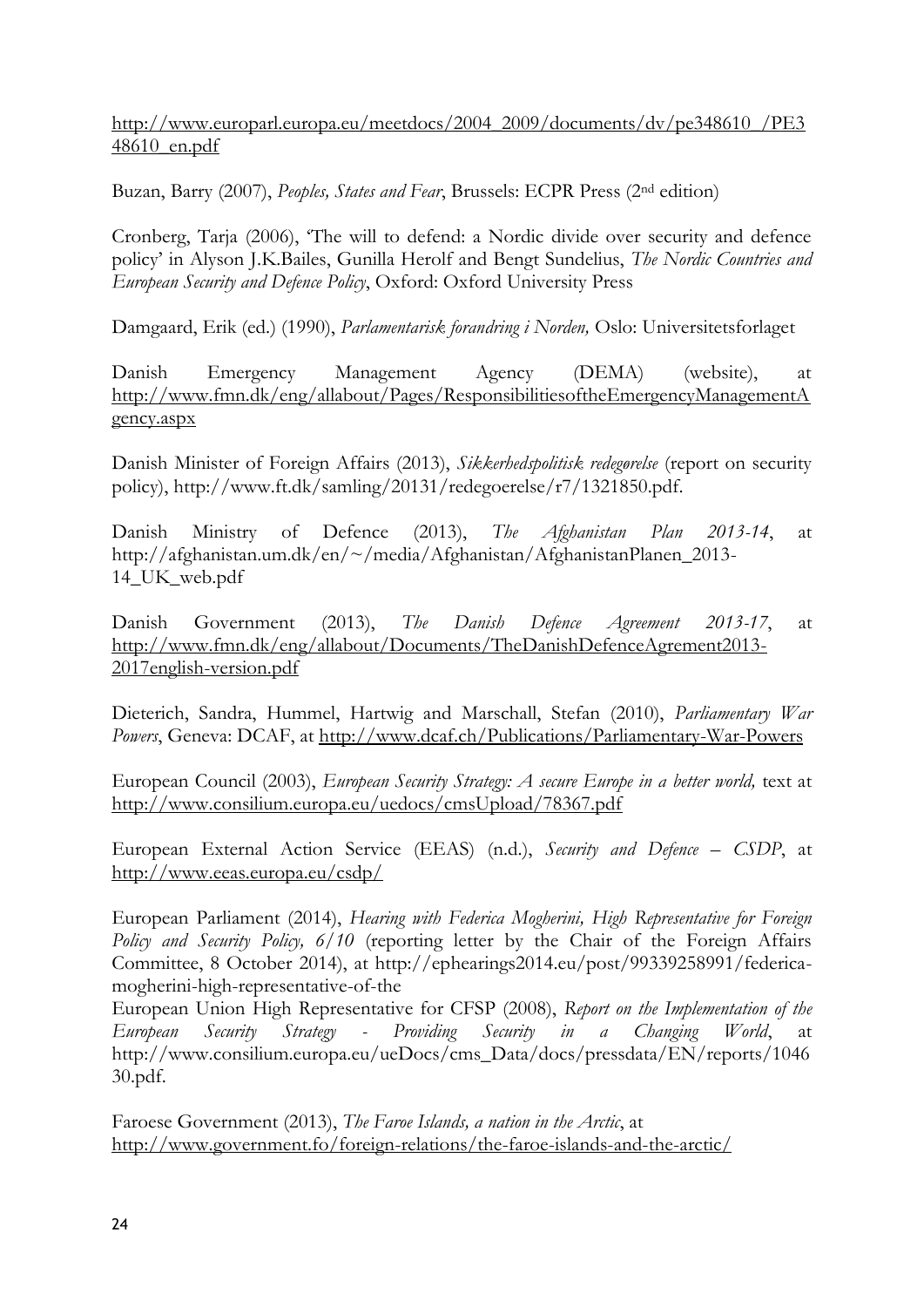Finnish Government (2012), *Government Resolution on Comprehensive Security*, at [http://valtioneuvosto.fi/tiedostot/julkinen/periaatepaatokset/2012/kokonaisturvallisuus](http://valtioneuvosto.fi/tiedostot/julkinen/periaatepaatokset/2012/kokonaisturvallisuus/fi.pdf)  $/$ fi.pdf

Finnish Government (2013), *Resolution on Cyber Security Strategy*, at 'Security in Society' website, http://www.yhteiskunnanturvallisuus.fi/en/materials

Finnish Ministry of Defence (n.d.), *National Defence Courses*, at [http://www.puolustusvoimat.fi/wcm/EN+Puolustusvoimat.fi/Puolustusvoimat.fi+en/](http://www.puolustusvoimat.fi/wcm/EN+Puolustusvoimat.fi/Puolustusvoimat.fi+en/National+Defence+University/Studies/National+Defence+Courses/National+Defence+Courses) [National+Defence+University/Studies/National+Defence+Courses/National+Defence](http://www.puolustusvoimat.fi/wcm/EN+Puolustusvoimat.fi/Puolustusvoimat.fi+en/National+Defence+University/Studies/National+Defence+Courses/National+Defence+Courses) [+Courses](http://www.puolustusvoimat.fi/wcm/EN+Puolustusvoimat.fi/Puolustusvoimat.fi+en/National+Defence+University/Studies/National+Defence+Courses/National+Defence+Courses)

Finnish Ministry of Defence (1995), *Report on National Security and Defence Policy*, available at http://www.defmin.fi/en/publications/finnish\_security\_and\_defence\_policy

Finnish Ministry of Defence (2006), *Strategy for Protecting the Vital Functions of Society*, at http://www.defmin.fi/files/858/06\_12\_12\_YETTS\_\_in\_english.pdf.

Finnish Ministry of Defence (2009), *Finnish Security and Defence Policy*, at http://www.defmin.fi/en/publications/finnish\_security\_and\_defence\_policy/2009

French Ministry of Defence (2013), *Defence and National Security* (White Paper) (English summary), at [http://www.isn.ethz.ch/Digital-](http://www.isn.ethz.ch/Digital-Library/Publications/Detail/?ots591=0c54e3b3-1e9c-be1e-2c24-a6a8c7060233&lng=en&id=167315)[Library/Publications/Detail/?ots591=0c54e3b3-1e9c-be1e-2c24](http://www.isn.ethz.ch/Digital-Library/Publications/Detail/?ots591=0c54e3b3-1e9c-be1e-2c24-a6a8c7060233&lng=en&id=167315) [a6a8c7060233&lng=en&id=167315](http://www.isn.ethz.ch/Digital-Library/Publications/Detail/?ots591=0c54e3b3-1e9c-be1e-2c24-a6a8c7060233&lng=en&id=167315)

Geneva Centre for Democratic Control of Armed Forces (website), at [http://www.dcaf.ch](http://www.dcaf.ch/)

Huff, Ariella (2013), *Problems and Patterns in Parliamentary Scrutiny of the CFSP and CSDP*, OPAL Online Paper Series 14/2013, at [http://www.pademia.eu/wp](http://www.pademia.eu/wp-content/uploads/2014/02/14.pdf)[content/uploads/2014/02/14.pdf](http://www.pademia.eu/wp-content/uploads/2014/02/14.pdf)

Icelandic Ministry of Foreign Affairs (2009), *Risk Assessment for Iceland*, at http://www.mfa.is/media/Skyrslur/A\_Risk\_Assessment\_for\_Iceland\_- \_English\_Summary.pdf

Icelandic Ministry of Foreign Affairs (2011), *Iceland's Arctic Policy* at [http://www.mfa.is/media/nordurlandaskrifstofa/A-Parliamentary-Resolution-on-ICE-](http://www.mfa.is/media/nordurlandaskrifstofa/A-Parliamentary-Resolution-on-ICE-Arctic-Policy-approved-by-Althingi.pdf)[Arctic-Policy-approved-by-Althingi.pdf](http://www.mfa.is/media/nordurlandaskrifstofa/A-Parliamentary-Resolution-on-ICE-Arctic-Policy-approved-by-Althingi.pdf)

Icelandic Parliament (Althingi) (2014), *Report of the working group on National Security Policy* (unofficial English translation), at [http://eeas.europa.eu/delegations/iceland/documents/press\\_corner/20140324en.pdf](http://eeas.europa.eu/delegations/iceland/documents/press_corner/20140324en.pdf)

Icelandic Parliament (Althingi) (2015), *Draft Resolution on National Security Strategy for Iceland*, at http://www.althingi.is/altext/144/s/1169.html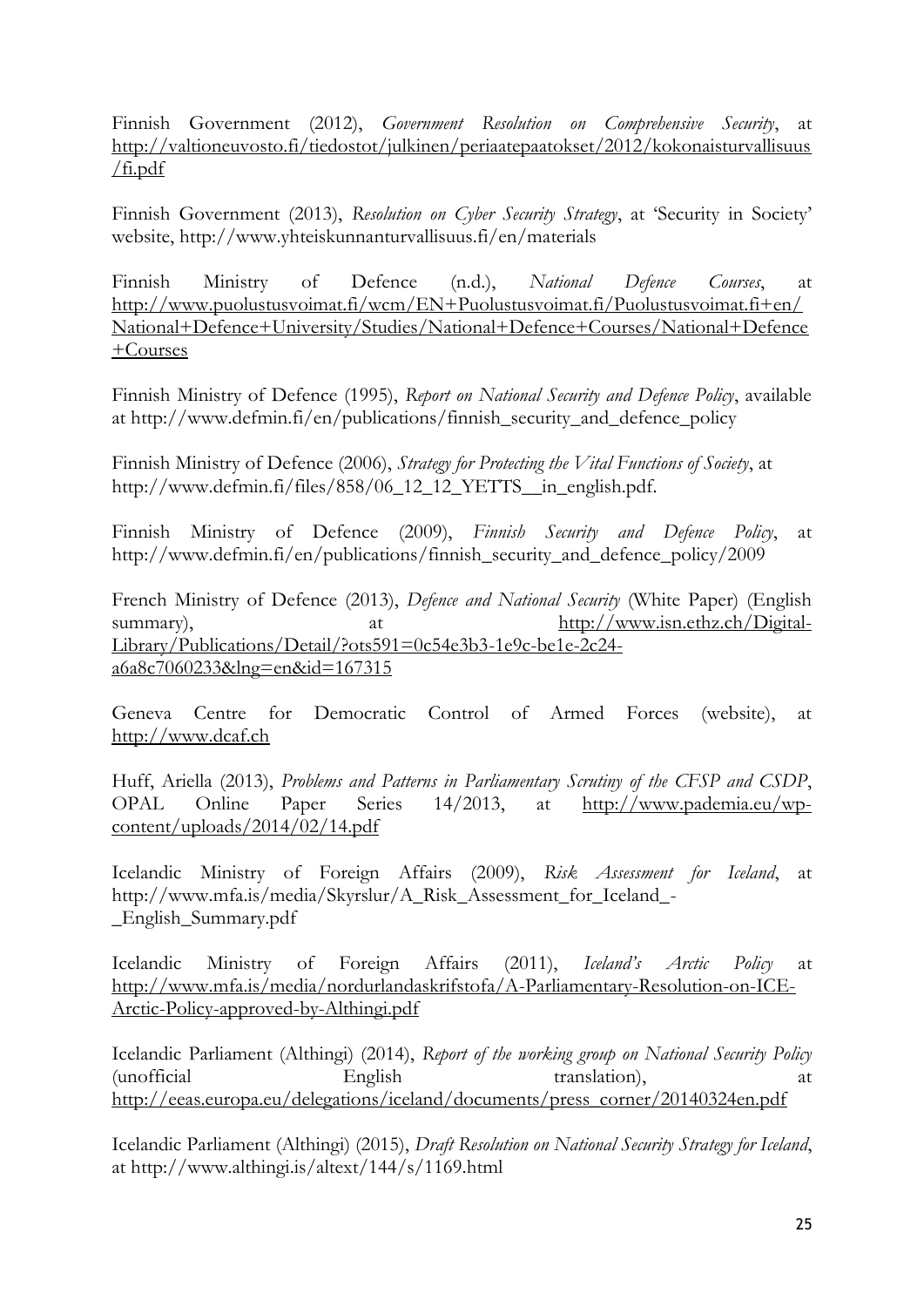International Relations and Security Network (ISN) (n.d.), *Defence White Papers and National Security Strategies*, at [http://www.isn.ethz.ch/Digital-](http://www.isn.ethz.ch/Digital-Library/Publications/Series/Detail/?id=154839)[Library/Publications/Series/Detail/?id=154839](http://www.isn.ethz.ch/Digital-Library/Publications/Series/Detail/?id=154839)

LegislationLine (website), at http://www.legislationline.org/documents/section/constitutions

Lunde Saxi, Håkon (2006), *Norwegian and Danish Defence Policy in the Post-Cold War Period: A Comparative Study*, University of Oslo MA thesis, 2006, at [https://www.duo.uio.no/bitstream/handle/10852/23764/1/Saxi\\_MA\\_Thesis.pdf](https://www.duo.uio.no/bitstream/handle/10852/23764/1/Saxi_MA_Thesis.pdf)

Nordic Council (website)

Nordic Defence Cooperation (NORDEFCO) (website), at http://www.nordefco.org

North Atlantic Treaty Organization (NATO) (2010), *Active Engagement, Modern Defence* (NATO Strategic Concept)

NATO (n.d.), *Washington Treaty*

*Norway Post,* 'Minister of Defence: The military needs reforms in order to meet future challenges', 21 January 2015

Norwegian Directorate for Civil Protection (DSB) (website)

Norwegian Government, *The Norwegian Government's High North Strategy,* (2006)

Norwegian Ministries of Defence and Justice (2015), *Støtte og samarbeid* (support and cooperation) at the cooperation of the cooperation at the cooperation of the cooperation at  $\alpha$ 

https://www.regjeringen.no/globalassets/departementene/fd/dokumenter/rapporterog-regelverk/fd\_stotte-samarbeid\_web\_april.pdf

Norwegian Ministry of Defence (2014), *Forsvarsproposisjon* (Defence Proposals to Parliamen), at https://www.regjeringen.no/nb/dokumenter/prop-1-s-20132014/id739392/

*Norwegian News in English* (2015), 'Experts: "Increase defence spending"', 28 April 2015, at <http://www.newsinenglish.no/2015/04/28/experts-increase-defense-spending/>

Norwegian Public Commission Reports (2012), *Rapport fra 22.juli- kommisjon*en (report from the 22 July Commission), English summary, at http://www.sintef.no/globalassets/project/nexus/01--report-22-july-gjorv-commisionsummary\_english\_version.pdf

Paloheimo, Heikki (2003), 'The Rising Power of the Prime Minister of Finland', *Scandinavian Political Studies* vol. 26/3, , pp 219-43.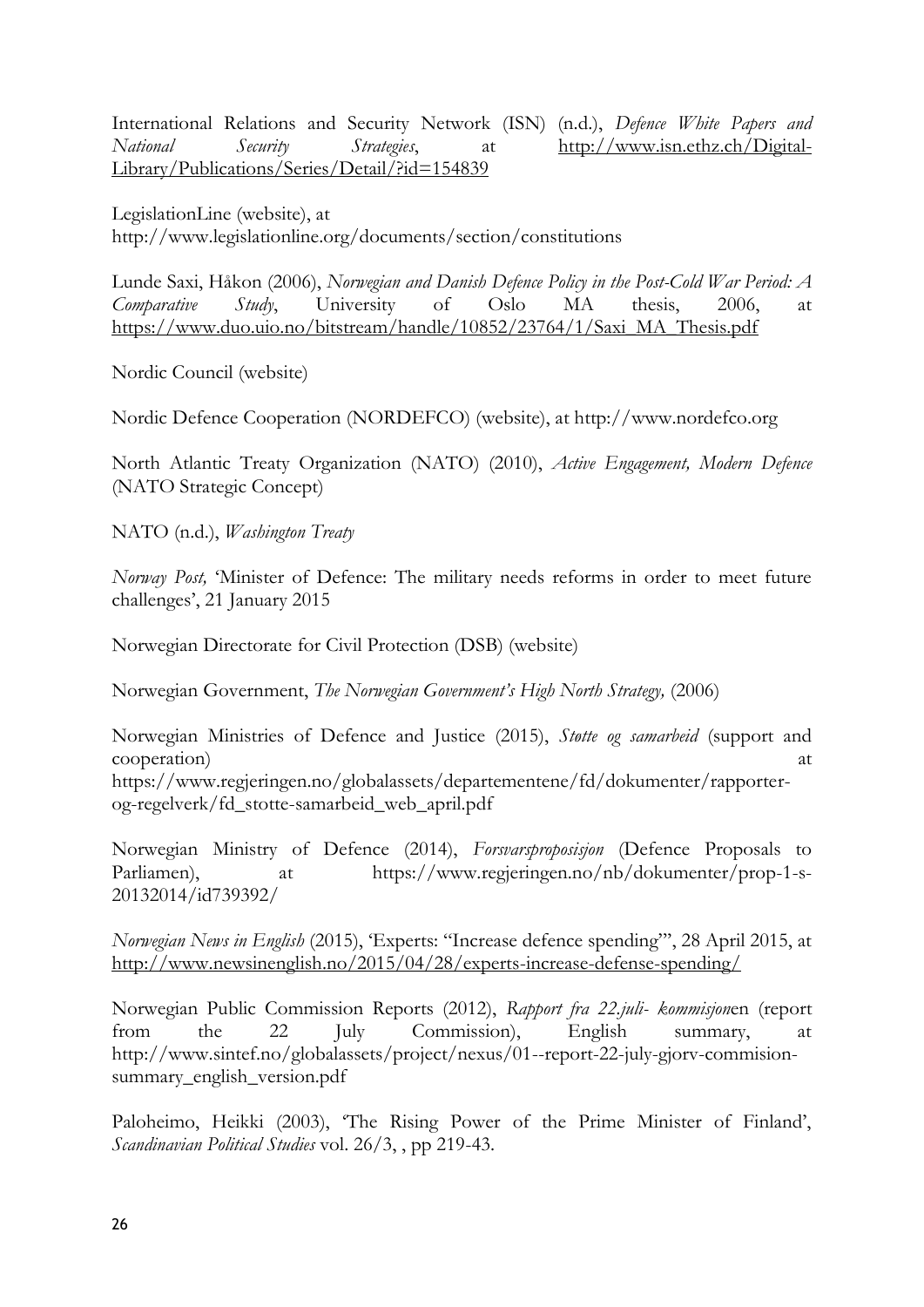President of the Republic of Finland, *Duties*, at <http://www.tpk.fi/public/default.aspx?nodeid=44821&culture=en-US&contentlan=2>

Stockholm International Peace Research Institute (SIPRI) (n.d.) *Arms Transfers Database*, at SIPRI arms transfers database at http://www.sipri.org/databases/armstransfers

Swedish Civil Contingencies Bureau (MSB) (website), at [http://www.msb.se](http://www.msb.se/)

Swedish Defence Commission*, Strategy for Sweden's security*, at http://www.regeringen.se/sb/d/108/a/56226

Swedish Government (2010), *A functional defence* (summary in English), at <http://www.government.se/sb/d/574/a/137705>

Swedish Government (2014), *Defence Commission presents its defence policy report*, at http://www.government.se/sb/d/18638/a/240432

United Kingdom Government (2010), *A Strong Britain in an Age of Uncertainty: The National Security* at *Strategy*, and *Strategy*, at at an *Strategy*, and *Strategy*, and *Strategy*, and *Strategy*, and *Strategy*, and *Strategy*, and *Strategy*, and *Strategy*, and *Strategy*, and *Strategy*, and *Strategy*, [https://www.gov.uk/government/uploads/system/uploads/attachment\\_data/file/6193](https://www.gov.uk/government/uploads/system/uploads/attachment_data/file/61936/national-security-strategy.pdf) [6/national-security-strategy.pdf](https://www.gov.uk/government/uploads/system/uploads/attachment_data/file/61936/national-security-strategy.pdf)

United Kingdom Parliament (2008), Lords European Union Committee, *Adapting the EU's approach to today's security challenges— the Review of the 2003 European Security Strategy,* at <http://www.publications.parliament.uk/pa/ld200708/ldselect/ldeucom/190/190.pdf>

United Kingdom Parliament (2012), Lords Select Committee, *EU Internal Security Strategy,*  at http://www.parliament.uk/business/committees/committees-a-z/lords-select/euhome-affairs-sub-committee-f-/inquiries/eu-internal-security-strategy/

United Nations Development Programme (UNDP) (1994), *Human Development Report 1994*, at [http://hdr.undp.org/sites/default/files/reports/255/hdr\\_1994\\_en\\_complete\\_nostats.pd](http://hdr.undp.org/sites/default/files/reports/255/hdr_1994_en_complete_nostats.pdf) [f](http://hdr.undp.org/sites/default/files/reports/255/hdr_1994_en_complete_nostats.pdf)

United States Government (2002), *National Security Strategy*, at http://nssarchive.us/?page\_id=32

United States Government (2010), *National Security Strategy*, at http://nssarchive.us/?page\_id=8

Wagner, Wolfgang, Peters, Dirk and Glahn, Cosima (2010), *Parliamentary War Powers Around the World*, Geneva: DCAF, available at <http://www.dcaf.ch/Publications/Parliamentary-War-Powers-Around-the-World>

West Nordic Council (website), at<http://www.vestnordisk.is/english/>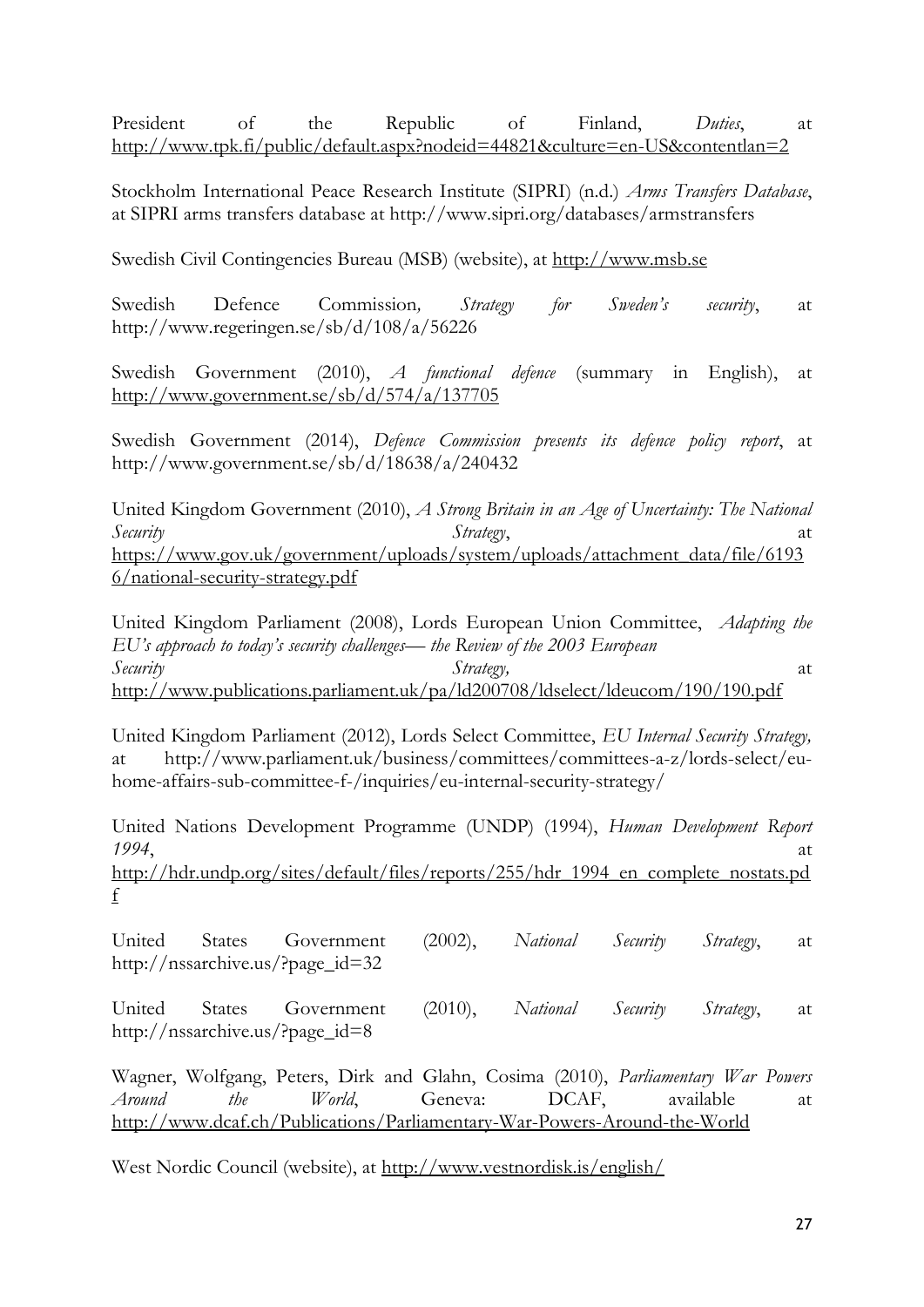Wivel, Anders (2013), 'From Peacemaker to Warmonger? Explaining Denmark's Great Power Politics', *Swiss Political Science Review* 09/2013

*Yahoo News* (2015), 'Sweden raises defence budget amidst Russia concerns', 17 April 2015, at http://news.yahoo.com/sweden-raises-defence-budget-amid-russia-concerns-185341647.html